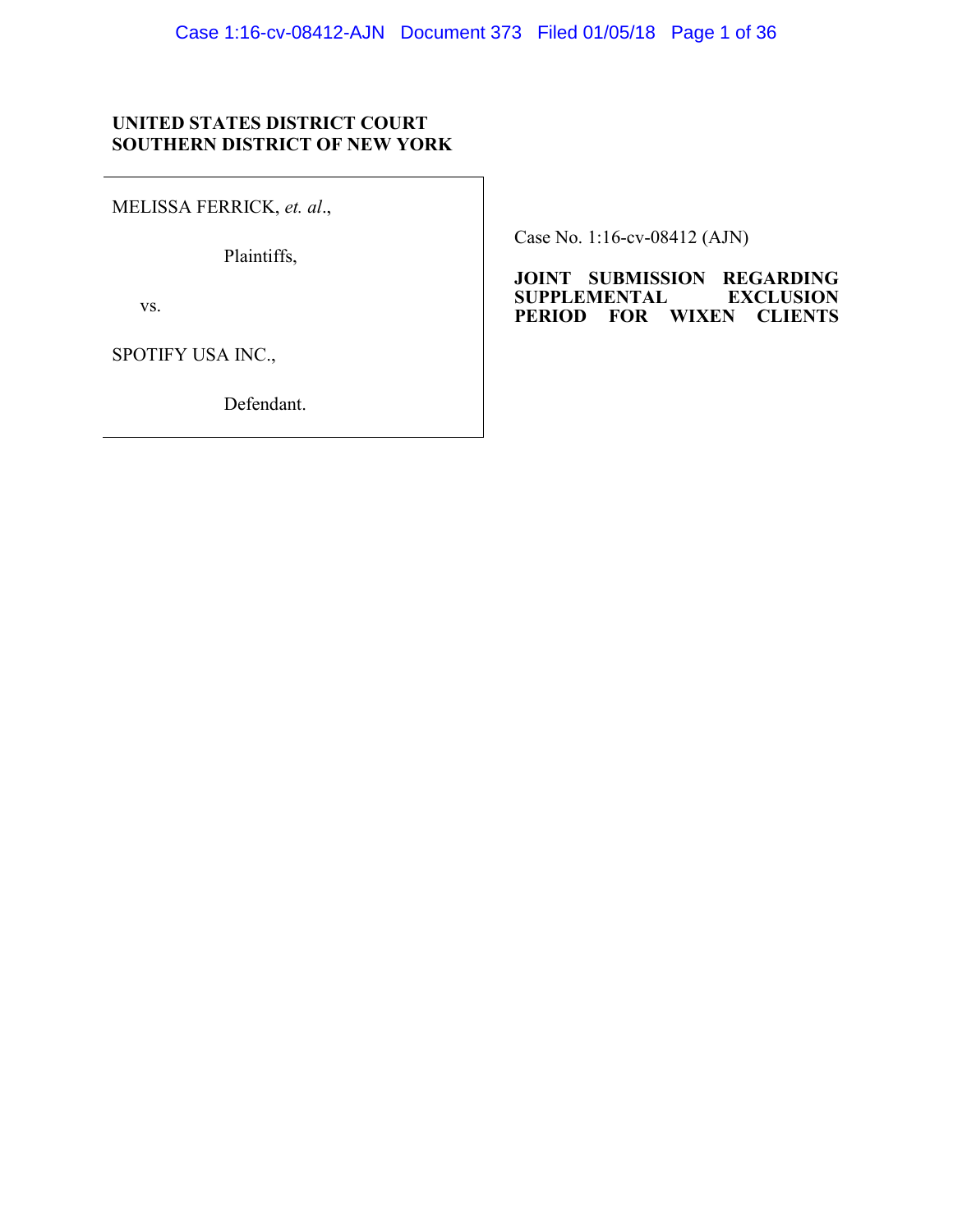#### Case 1:16-cv-08412-AJN Document 373 Filed 01/05/18 Page 2 of 36

The Court's December 15, 2017 Order requested a joint proposal from Class Plaintiffs and Spotify (collectively, "the parties"), as well as Wixen Music, regarding an "extended opt out period" for "Wixen Music clients." Dkt. No. 361, at 1. The parties and Wixen Music have met and conferred, but were unable to reach agreement on a joint process for the extended opt-out period, and therefore have set forth their respective positions below.

### **A. Class Plaintiffs' and Spotify's Position:**

In its December 15 Order, the Court determined that Wixen Music's administration agreements with its clients are "ambiguous with respect to whether it gives Wixen Music the authority to file requests for exclusion on behalf of its clients," and "Wixen Music's August 2017 letter to its clients" may have created "uncertainty"; accordingly, the Court "deem[ed] it necessary and appropriate to extend the request for exclusion period" in order to "clarify which [Wixen Music] clients want to opt out of the settlement." *Id.* at 1.

The procedures that Class Plaintiffs and Spotify propose address fully the uncertainty flowing from the ambiguity of the administration agreements and Wixen's August 2017 letter. The latter indicated that a recipient's failure to respond would authorize a request for exclusion by Wixen Music notwithstanding the contrary principle set forth in the Court-approved class notices. The procedures proposed by the parties will allow the Court to determine conclusively whether the requests for exclusion filed by Wixen Music were in fact authorized by class members. Additionally, the 30-day time period allows for a supplemental opt-out period which is more than sufficient given the substantial length of time, now spanning several months, that Wixen Music and its clients who allegedly want to opt out have had to consider and address the exclusion issues. A more protracted time period would also harm the Class, who cannot be paid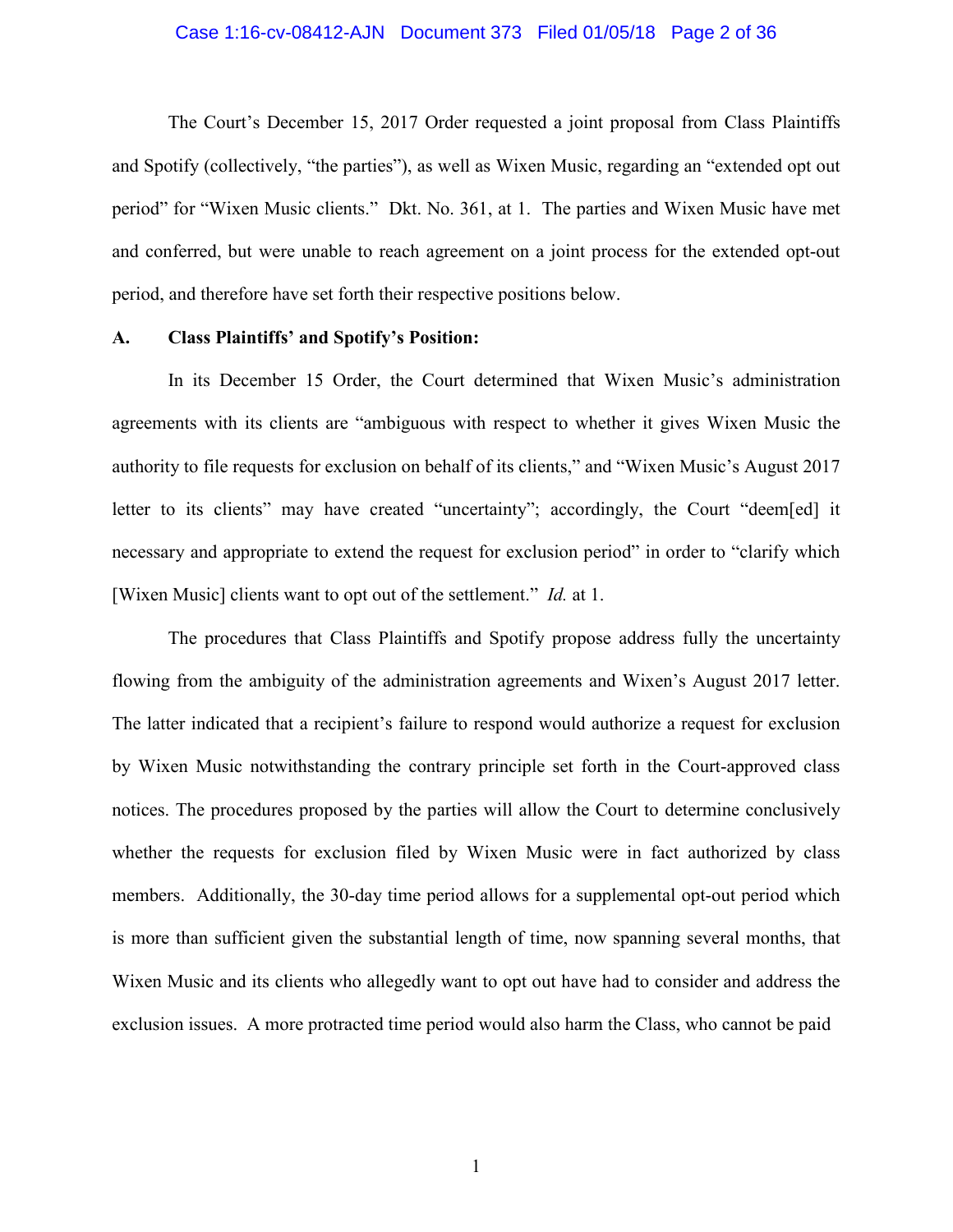### Case 1:16-cv-08412-AJN Document 373 Filed 01/05/18 Page 3 of 36

any of the settlement proceeds until after the claiming process, which cannot commence until after any extended opt-out period.

### **1. Notice To Wixen Clients and Procedure for Opting Out**

Class Counsel and Spotify propose that notice of the extended period for exclusion be sent via first class mail to the 435 individuals and entities in whose names Wixen Music submitted otherwise-facially compliant requests for exclusion (those requests that included copyright registration numbers as required by the Court's preliminary approval order, which are contained in Exhibit A at Docket No. 209). The notice would be sent by the Settlement Administrator (Garden City Group or "GCG" hereinafter). Wixen Music would be required to provide the Settlement Administrator with the mailing addresses of its clients within seven calendar days of the Court's issuance of an order authorizing the proposed opt-out procedure.

The Settlement Administrator would prepare a mailing individually addressed to each of the 435 individuals and entities on whose behalf Wixen Music submitted requests for exclusion. Each individual or entity would receive three documents:

- A notice stating that, although counsel for Wixen Music had purported to submit a Request for Exclusion on the recipient's behalf, the Court has determined that it is uncertain whether the class member had actually authorized the Request for Exclusion. (A draft notice is attached as Exhibit 1.) The notice would ask the class member to indicate whether he or she (or, in the case of corporate owners, it) wanted to opt out the listed works by signing and returning the enclosed opt-out form. If the class member did not wish to opt out, the class member simply would not have to respond—the standard procedure for Rule 23(b)(3) class actions.
- An opt-out form listing the information regarding the class member's musical works (and their copyright registration numbers and other information) that Wixen Music provided in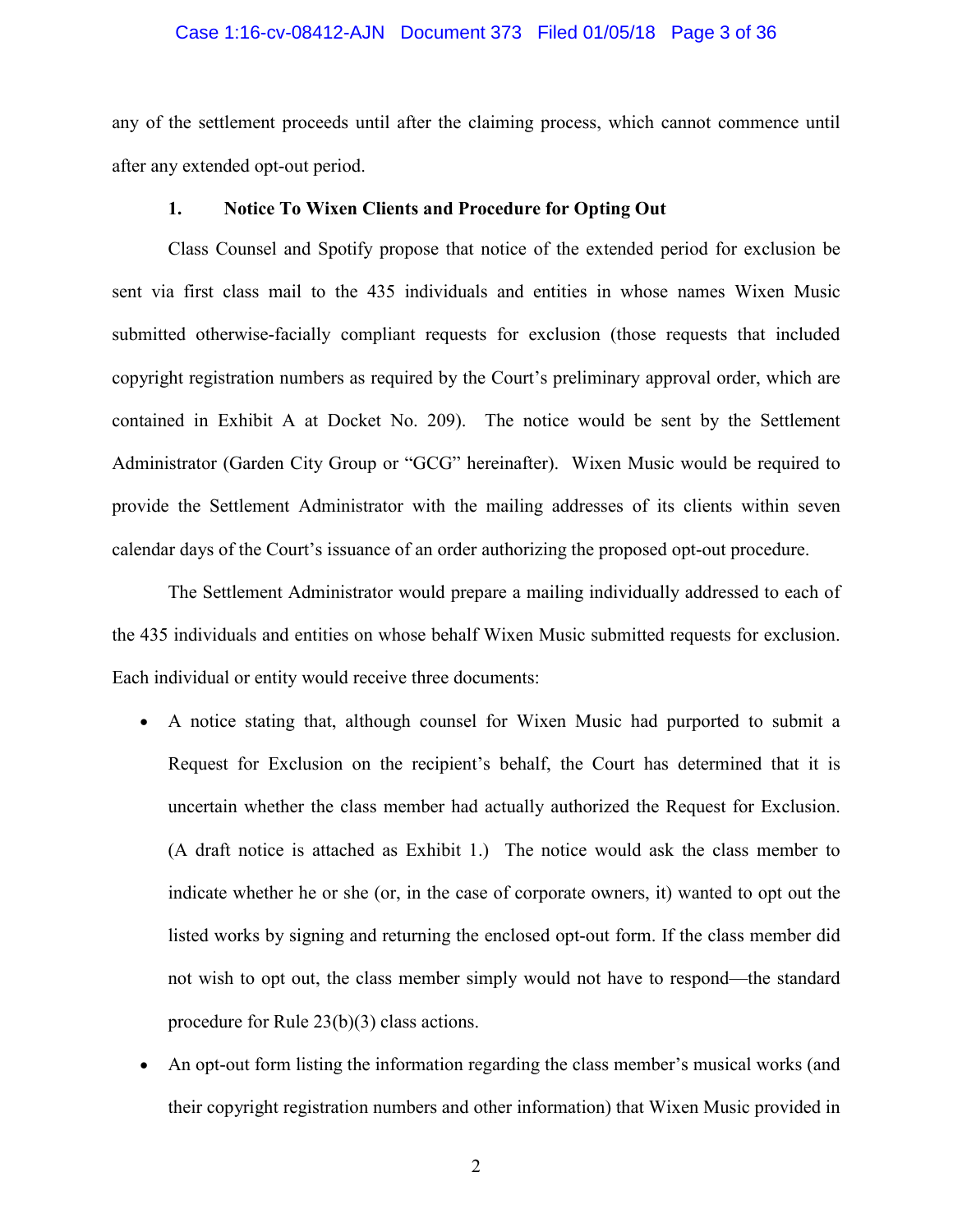#### Case 1:16-cv-08412-AJN Document 373 Filed 01/05/18 Page 4 of 36

the prior Request for Exclusion. (A draft opt-out form is attached as Exhibit 2.) The optout form would ask the recipient to sign and mail back the form to GCG if the class member did indeed wish to opt out the works in question. The form would require the signer to state under penalty of perjury that (1) he or she owns the registered copyrights in the listed works, or (2) in the case of a corporate owner, that the company owns the registered copyrights in the listed works and the signer is an officer, director, or employee of the company authorized to make legal decisions for the company. The recipient also would have the option of opting out some, but not all, of the listed works by striking the works that he or she wished to be covered by the Settlement Agreement.

• A copy of the long-form notice that is currently available on the settlement website (*see* Dkt. No. 176-3, Ex. A (long-form notice); Dkt. No. 177, ¶ 12 (approving long-form notice)).

Class Counsel and Spotify propose that the recipients of the supplemental notice should be given 30 days to send opt-out forms (based on postmarked date) from the date that GCG mails the notices.

Finally, to ensure the integrity of the extended opt-out process and given the factual background that led to this dispute, during the pendency of the extended opt-out process, the Court should preclude Wixen Music (and/or its counsel) from *ex parte* communications with recipients of the supplemental notice regarding the supplemental notice. To the extent that recipients have questions about the supplemental notice or the extended opt-out process, they may communicate those questions to GCG, which will inform the parties and counsel for Wixen Music of those questions. Wixen Music (and/or its counsel) and the parties shall also be required to forward any questions submitted directly to any of them by recipients of the supplemental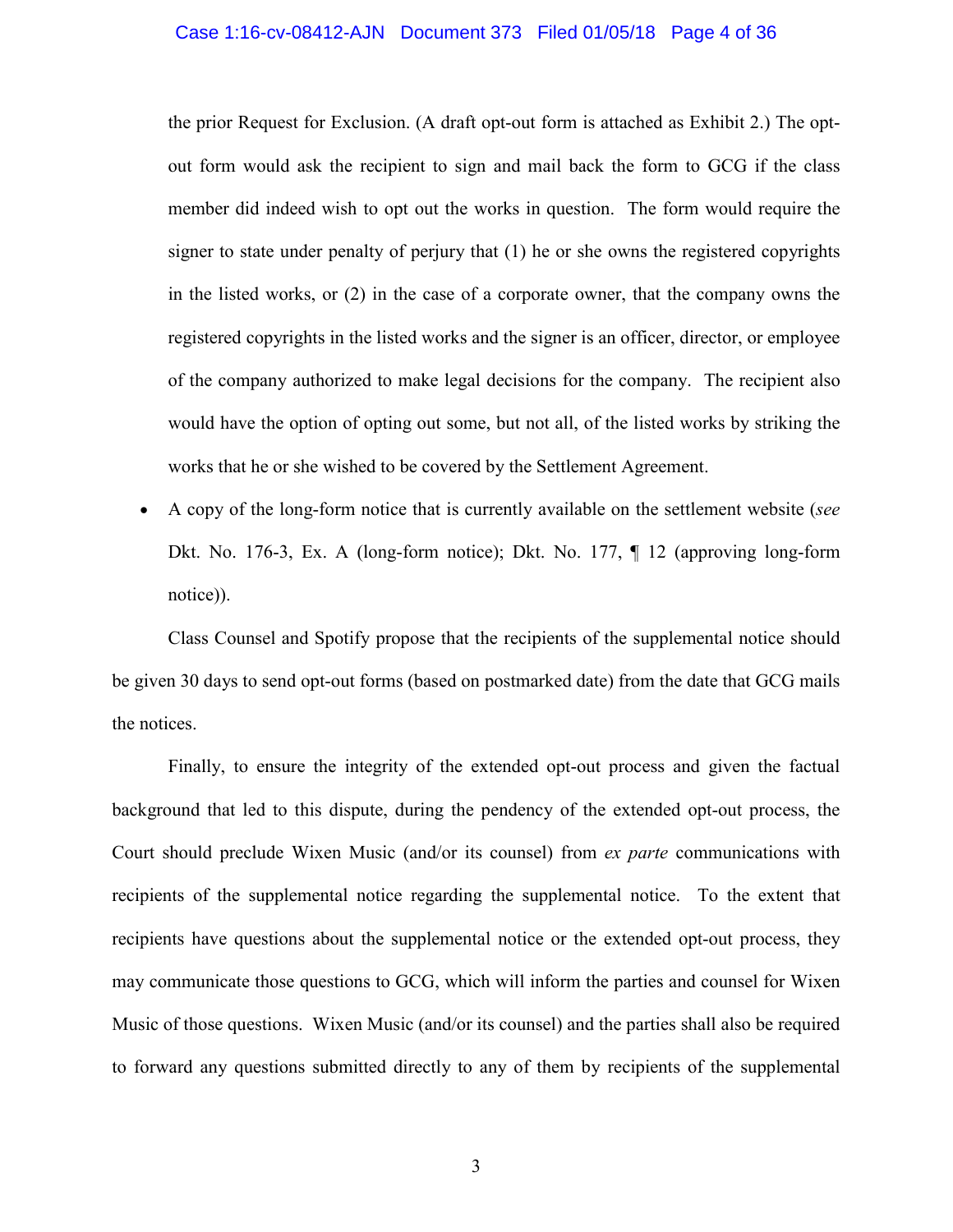### Case 1:16-cv-08412-AJN Document 373 Filed 01/05/18 Page 5 of 36

notice to GCG. Wixen Music and the parties will be required to meet and confer regarding the questions and prepare an agreed-upon response to be transmitted by GCG. If Wixen Music and the parties cannot agree upon a response within two business days, they will provide a joint status report to the Court for prompt resolution.

## **2. This Proposal Provides A Fair and Reasonable Process For Determining Whether The Opt-Outs Previously Filed By Wixen Music Were Authorized By Class Members And Prevents Undue Delay.**

The elements of this proposal address the concerns expressed in this Court's December 15, 2017 Order and mirror the procedure upheld by the Sixth Circuit in *Moulton v. U.S. Steel Corp.*, 581 F.3d 344 (6th Cir. 2009).

*First*, directing the Settlement Administrator to handle communications with class members is necessary to ensure that the extended opt-out process is orderly. It is of course commonplace in settlements to have a third-party notice and settlement administrator handle communications with class members relating to class notice, exclusion requests, and claims. The administrator here—GCG—has extensive experience with notice programs and with handling opt-out requests. See Dkt. No. 170 ¶ 3 & Ex. A. Having an experienced class action administrator handle notice and communications is clearly preferable to allowing the process to be administered by Wixen Music, which—as this Court has recognized—has already generated confusion by sending letters and making legal decisions on behalf of its clients on the basis of "ambiguous" contract language.

Moreover, this requirement protects class members from receiving confusing information from Wixen Music concerning their rights to participate in or exclude themselves from the settlement, which is what led to this extended opt-out process in the first instance. Otherwise, there is a substantial risk that Wixen Music would seek to advance its position with these class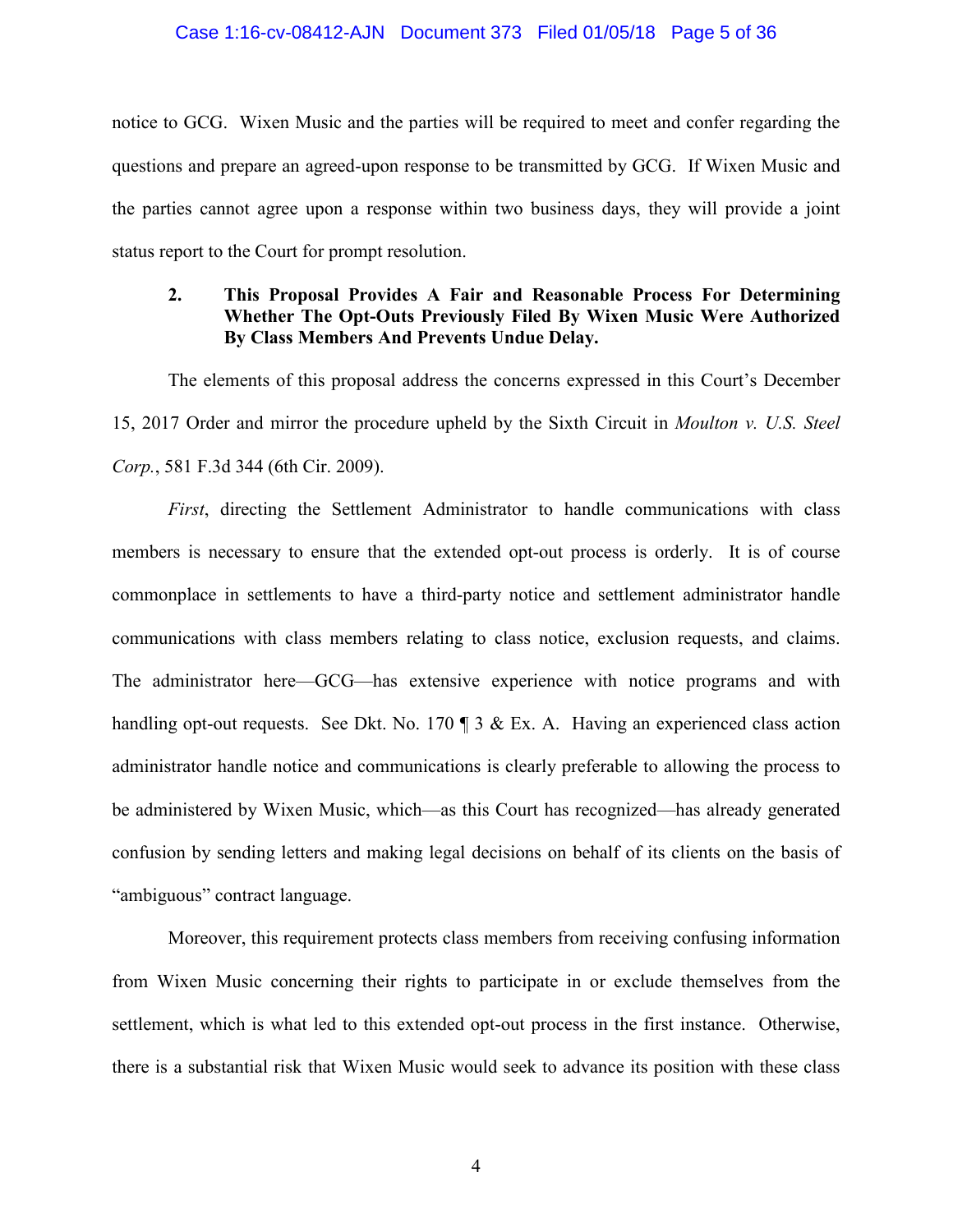### Case 1:16-cv-08412-AJN Document 373 Filed 01/05/18 Page 6 of 36

members, and Class Counsel (which has been appointed as the lawyers to protect those class members unless they opt out) might need to provide those class members with potentially differing legal advice about the opt-out process. Restricting Wixen Music's direct communications with class members and ensuring that it instead goes through GCG or otherwise stipulated responses will ensure that those class members' interests are protected.

*Second*, the requirement that class members who own their works themselves sign a request for exclusion ensures that the choice to opt out is genuinely in the hands of class members themselves—which is the reason for providing this procedure in the first place. In the absence of this requirement, Wixen Music could assert that an opt-out had been authorized based on ambiguous communications similar to the provisions of the administration agreements. Or Wixen Music could simply again assert it has authority to opt its clients out of this class action and file en masse opt-outs without giving its clients a genuine choice. That approach would lead the Court and the parties back to square one, because it would not eliminate the uncertainty over whether class members actually made the choice to opt out.

Moreover, the Sixth Circuit in *Moulton* expressly approved of this process, explaining that "because of the confusion that [opt-out attorney] Hadden had caused," the district court "created a new opt-out period" for the affected class members—and specifically ruled that those class members could opt out "only by submitting an *individually signed* opt-out form, as opposed to one signed only by Hadden." 581 F.3d at 348 (emphasis added). The same is true here; an individually-signed form will provide this Court with the certainty that previously was missing, and that continues to be lacking when it comes to whether Wixen has authority to act in legal matters for its clients.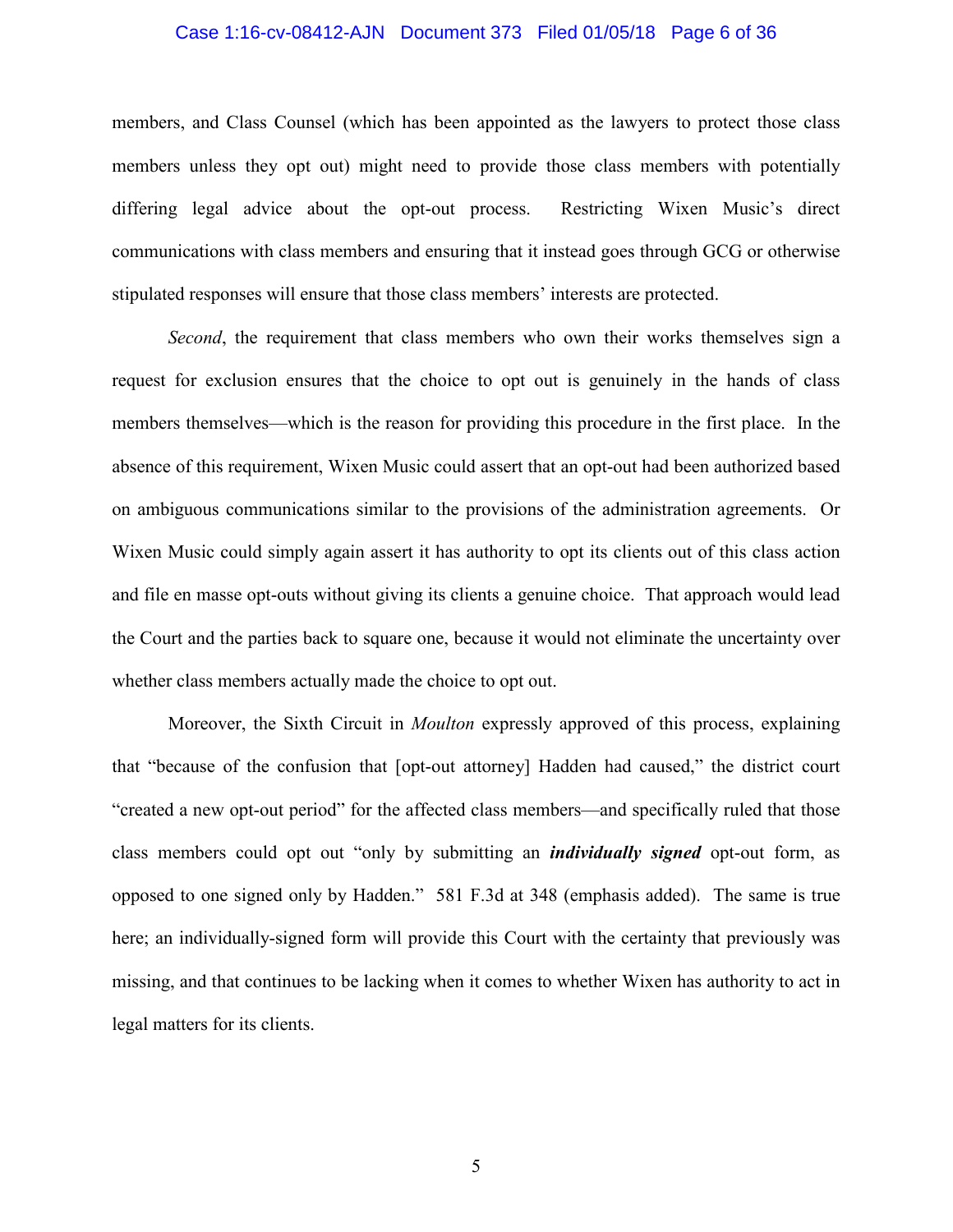### Case 1:16-cv-08412-AJN Document 373 Filed 01/05/18 Page 7 of 36

Wixen's criticisms of the opt-out form are misguided. Wixen Music objects that the form specifies that it cannot be signed by licensees or administrators. But that notice is required to avoid confusion; because class members choose whether to opt out, class members should be signing the form. Wixen Music also objects that in listing the class member's works, the form does not discuss the possibility of co-ownership. But the form actually addresses co-ownership, stating: "**The form may be signed only by a person or entity that owns (whether alone or jointly with others) the copyright in the musical compositions to be excluded from the settlement**." Although Wixen Music objects to the statement that the signer of the form is signing under penalty of perjury, in light of the confusion about authority relating to Wixen Music, that language is needed to ensure that the signers understand that they are attesting that they are the class member (or have the authority to bind the class member). Finally, Wixen Music objects to the fact that the notice accompanying the form states that those who opt out will "get no benefits" from the settlement. But that language, which mirrors the language in the previous class notice that the Court approved (Dkt. No. 177, ¶ 12), merely explains the consequence of opting out—the class member will get no benefits from the settlement.

*Third*, the 30-day period that Class Plaintiffs and Spotify propose is more than reasonable and properly balances the need to provide these class members with an opportunity to make an opt-out decision with the strong countervailing interest of the rest of the Class in finally resolving these settlement proceedings and (should the Court grant final approval) obtaining timely payments under the settlement.

The class members who will receive supplemental notice have *already* had the benefit of the initial 75-day notice and opt-out period which followed a June 2017 preliminary approval by this Court. Moreover, these class members do not have to identify again the works they own that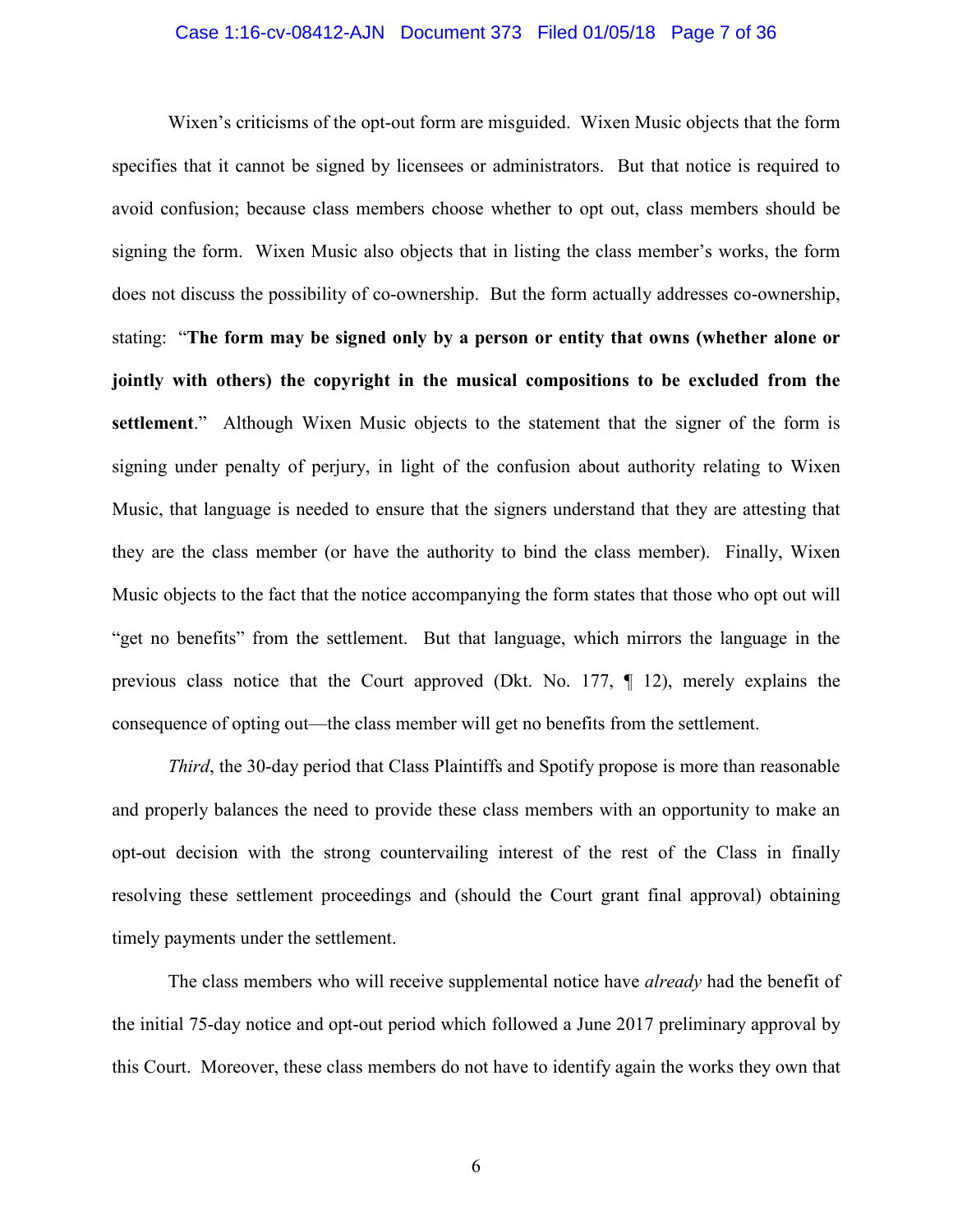### Case 1:16-cv-08412-AJN Document 373 Filed 01/05/18 Page 8 of 36

were on Spotify's service during the relevant period—they will receive a list of their works based on the information already submitted by Wixen Music. The class members simply must decide whether they wish some or all of those works to be covered by the settlement, or whether they wish to opt-out. The 30-day period provides more than ample time for that decision.

A period longer than 30 days would delay further the date on which the Court will consider whether to grant final approval. Without adopting a reasonable schedule, thousands of class members will see a substantial delay in receiving payments under the settlement (should the Court grant final approval). Given the length of time since class members have had notice of the proposed settlement agreement and the intervening events, a 30-day opt-out period would not cause prejudice to Wixen Music or its clients.

### **3. Response to Wixen Music's Position.**

Wixen Music's proposal ignores the reasoning in this Court's December 15 Order, which recognized that, due to ambiguities in Wixen's administration agreements and confusion caused by Wixen's August 2017 letter to its clients, the Court could not tell whether certain class members had in fact chosen to exclude their works from the settlement in this case.

Rather than proposing procedures to eliminate that confusion and uncertainty, Wixen Music's proposal doubles down on the problems that led the Court to allow a second opt-out period. Specifically, Wixen proposes to dispense with the use of a neutral, third-party settlement administrator and meaningful oversight by this Court. Instead, over a lengthy 105-day period, Wixen Music suggests that it be permitted to contact its purported clients and

> • provide them with whatever information it wishes in explaining the reason for the inquiry;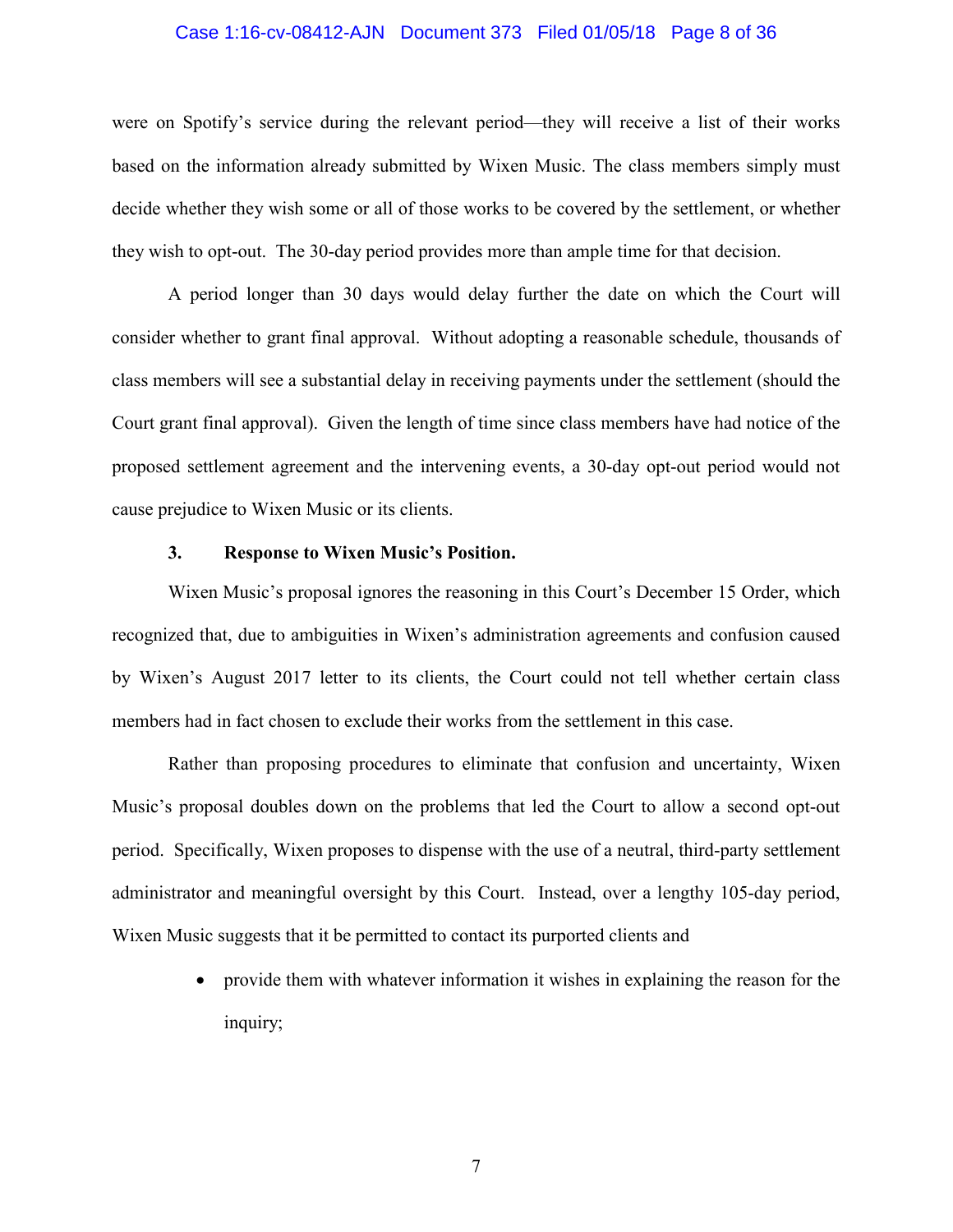- determine for itself whether the individual or entity contacted is an owner or coowner of the works identified in Wixen Music's requests for exclusion and, for legal entities, determine for itself whether the individual with whom it communicates has authority to make the opt-out decision;
- decide for itself whether the individual and entity contacted has provided the necessary authorization for Wixen Music's opt-out filing; and
- force the Court to, once again, rely solely on Wixen Music's assertions in determining whether the exclusion requests have been authorized by class members because the *only* submissions to the Court would be declarations by Wixen Music and its counsel listing the class members who supposedly have authorized opt-outs, without any statements by the class members themselves.

This proposal is déjà vu all over again and would recreate the same problems that led to the extended opt-out period in the first place, which remain unacceptable.

As discussed below, Wixen Music's proposal should be rejected for at least four reasons.

## **a. The opt-out verification process should not include Wixen Music's facially defective requests for exclusion.**

As noted above, Class Counsel and Spotify agree that the Court's order contemplated an extended opt-out period for the requests for exclusion submitted by Wixen Music that contained copyright registration numbers (the requests in Exhibit A at Docket No. 209). Wixen Music, however, believes that the process should also encompass the requests for exclusion that failed to provide copyright registration numbers for the excluded works (*i.e.*, the requests contained in Exhibit B at Docket No. 258-3, Ex. 3).

Wixen's attempt to stretch the extended opt-out period to cover these requests is improper for several reasons.

8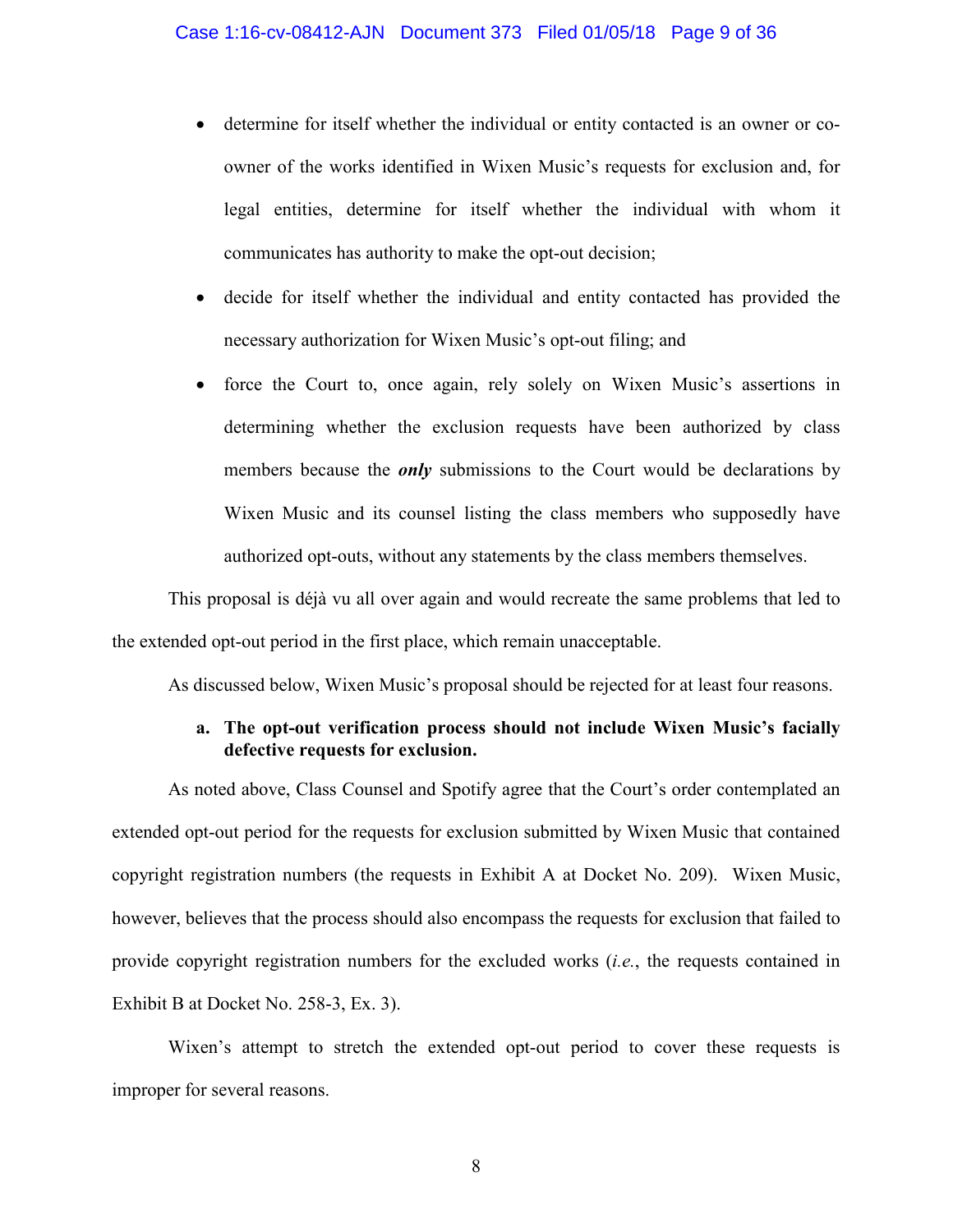### Case 1:16-cv-08412-AJN Document 373 Filed 01/05/18 Page 10 of 36

*First*, Wixen Music's proposal would give its clients greater exclusion rights than other class members—differential treatment that would be grossly unfair to other class members. The Court's Preliminary Approval Order required requests for exclusion to include copyright registration numbers for each work to be excluded. Spotify has explained in detail why this requirement by the Court was reasonable and valid. Dkt. No. 257 at 21-25; Dkt. No. 339 at 13-15.

No other class member has been permitted to opt out works for which copyright registration numbers were not provided; and no other class member has been permitted to exclude additional works by adding copyright registration information after the September 12, 2017 exclusion deadline set by the Court. Dkt. No. 177, ¶ 22-23. Permitting only Wixen Music's clients to receive this dispensation is inconsistent with the principle that class members should be treated alike. *See*, *e.g.*, Manual for Complex Litigation § 21.61 (4th ed. 2004) ("[R]ecurring potential abuses in class action litigation that judges should be wary of as they review proposed settlements" include "treating similarly situated class members differently," such as by providing more favorable treatment to "objectors<sup>[]"</sup> than to other "class members<sup>[]"</sup>).

Wixen Music's proposal appears to contemplate the blanket validation of all of these requests notwithstanding the absence of copyright registration numbers. That would be patently unfair to all other class members, who followed the rules set forth in the Court's Order, but might have wished to add works for which they lacked a copyright registration number. And there is no basis for permitting these particular class members additional time to add registration numbers—again, that would treat them in a significantly different way from other class members. That differential treatment is improper because it is wholly unrelated to the reason for the extended opt-out period, which is to determine whether Wixen Music's actions were in fact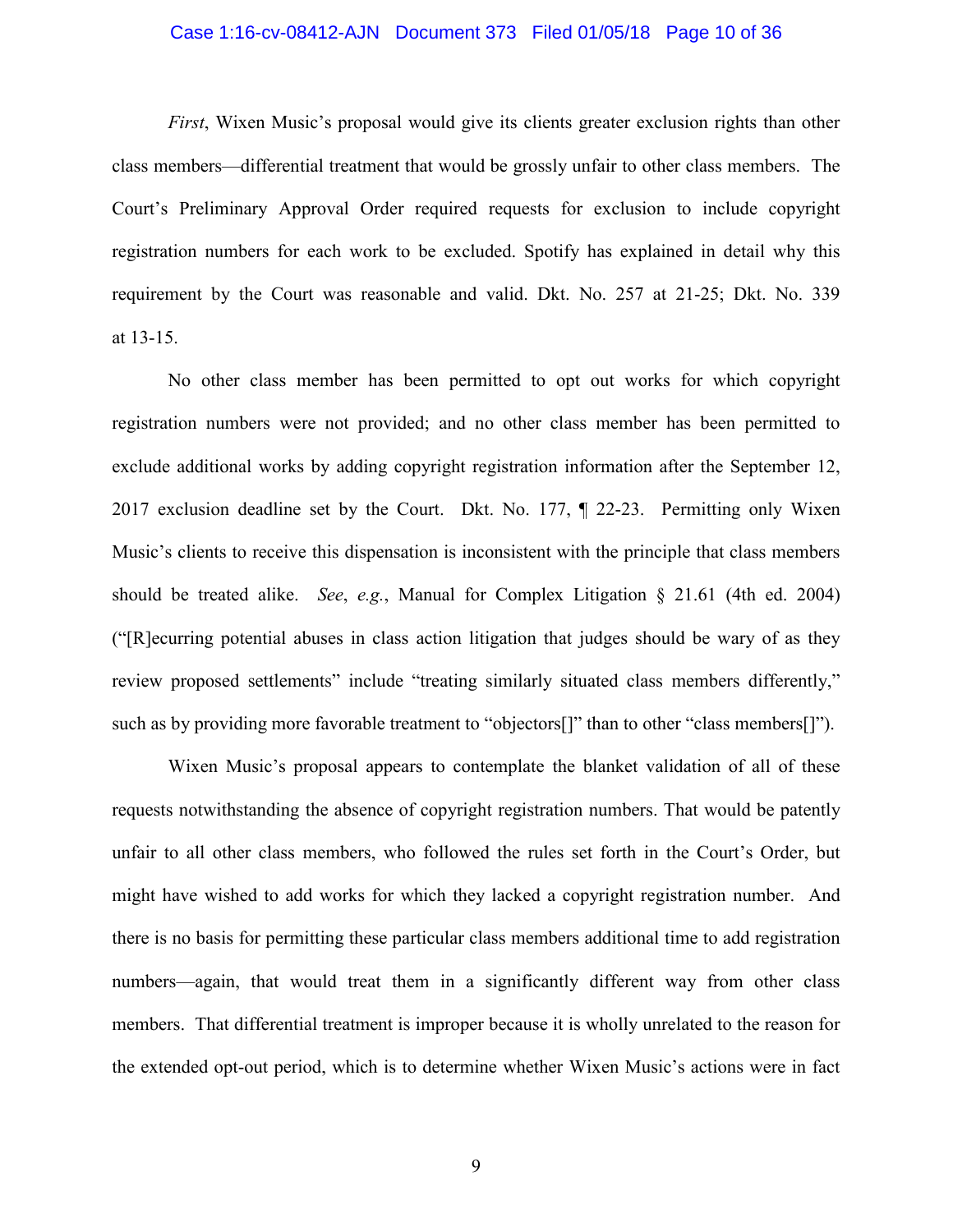# Case 1:16-cv-08412-AJN Document 373 Filed 01/05/18 Page 11 of 36

authorized by the class members on whose behalf it purported to act for otherwise faciallycompliant requests.

## **b. The Court should not rely on Wixen Music to administer the notice and optout process.**

Wixen Music requests that it be entrusted with engaging in unsupervised oral and written communications with class members in order to inform them of the supplemental exclusion period, determine whether they authorize Wixen Music to opt out the specified works, and then to report back a list of authorized exclusions. That is effectively a re-run of the defective process that led to the Court's Order—entrusting Wixen Music alone with the process of informing class members, determining whether an individual has the requisite legal authority, and deciding whether or not the opt-out decision was in fact authorized. Class Counsel and Spotify object to this aspect of Wixen Music's proposal for two reasons.

*First*, under Wixen Music's proposal, the Court would not be permitted to review and approve the communications with class members—many of which Wixen Music indicates would be verbal rather than in writing. Yet principles of due process and Rule 23(e)(1) itself, which requires "notice in a reasonable manner to all class members who would be bound by the proposal," call for courts to ensure that "the settlement notice . . . fairly apprise[s] the prospective members of the class of the terms of the proposed settlement and of the options that are open to them in connection with the proceedings." *Wal-Mart Stores, Inc. v. Visa U.S.A., Inc.*, 396 F.3d 96, 114 (2d Cir. 2005). That is why "fashioning notice to a class" is committed to the "discretion of the district court" (*In re Agent Orange Prod. Liab. Litig.*, 818 F.2d 145, 168 (2d Cir. 1987)) not left to an interested third party.

This requirement is particularly important here, given Wixen Music's recent assertion without supporting evidence—that it has exclusive ownership interests in the works in question.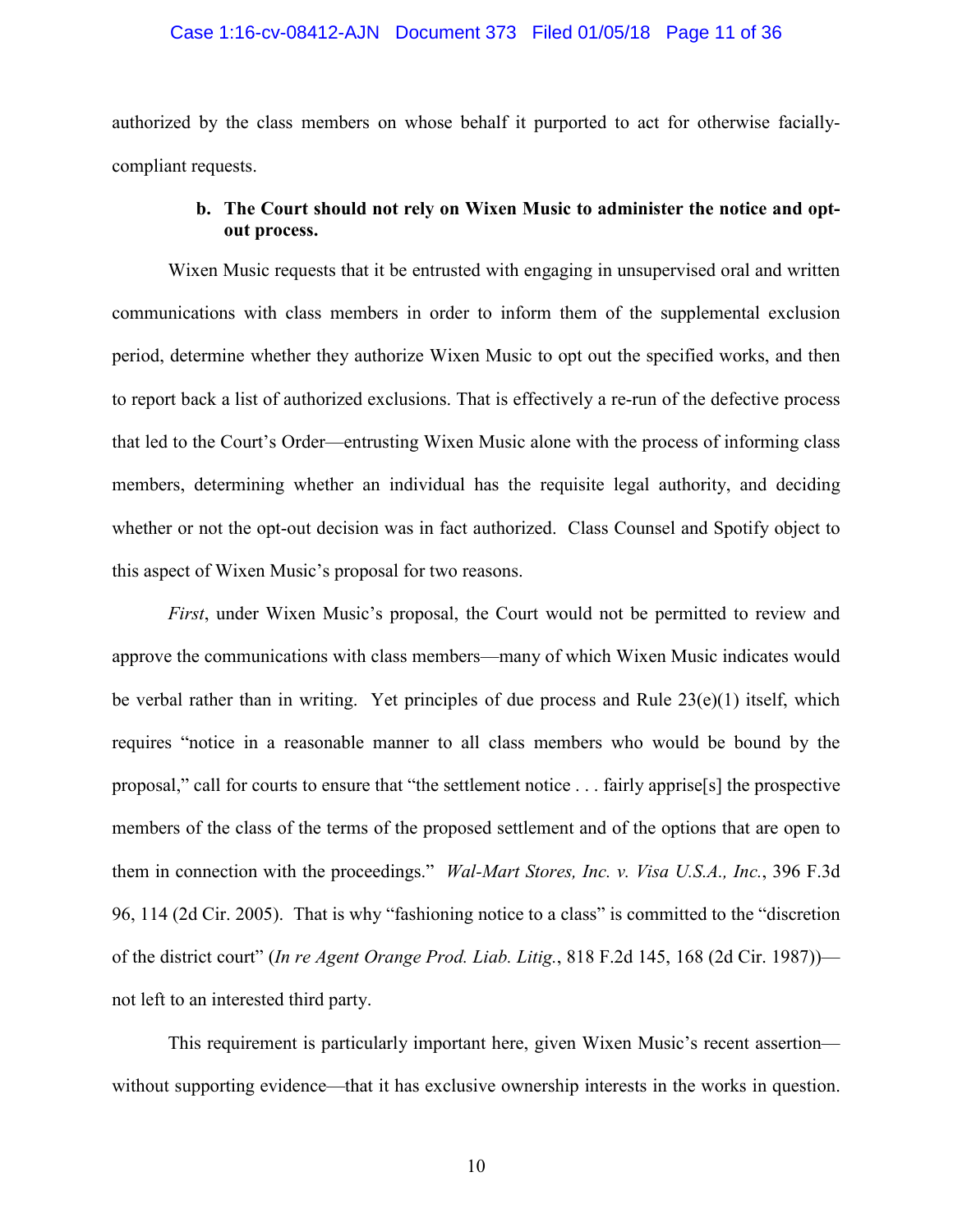# Case 1:16-cv-08412-AJN Document 373 Filed 01/05/18 Page 12 of 36

That assertion was made in a lawsuit filed last week by Wixen Music against Spotify in the Central District of California asserting the same copyright infringement claims set forth in this action. *See* Compl., *Wixen Music Publishing, Inc. v. Spotify USA, Inc.*, No. 2:17-cv-09288 (C.D. Cal.) (filed Dec. 29, 20[1](#page-11-0)7) ("Wixen Music C.D. Cal. Compl."). $^1$ 

Wixen alleges that it has the "exclusive rights" "under Section 106 of the Copyright Act" to "reproduce and distribute the Works, as well as the right to authorize others to exercise any of those rights." Wixen Music C.D. Cal. Compl. ¶ 28. And Wixen certified to the court that no parties other than Wixen Music "may have a pecuniary interest in the outcome of th[e] case." Certification and Notice of Interested Parties, Dkt. No. 9, *Wixen Music Publishing, Inc. v. Spotify USA Inc.*, No. 2:17-cv-9288-GW-GJS (C.D. Cal.) (filed Dec. 29, 2017).

Class Plaintiffs and Spotify are unsure of the basis for those statements, because the evidence in this case revealed that Wixen's administration agreements (to the extent they have been disclosed) are just that—*administration* agreements. As explained in an earlier brief, those agreements do not assign the copyrights to Wixen Music or grant Wixen Music *any* license to the copyrights, much less an exclusive one. Dkt. No. 359, at 10-12. And the allegations of exclusive ownership rights are wholly inconsistent with Wixen's marketing efforts, in which it touts the benefits to its clients of its role as an "administrator" by emphasizing that no ownership interests are transferred to it (as distinguished from a publisher). *id.* at 11-12. If Wixen Music had the exclusive license to exercise the rights conferred by Section 106 of the Copyright Act, it would have produced documents establishing that fact, but none of the agreements produced is a license at all. $2$ 

 $\frac{1}{1}$ And Wixen Music repeats this assertion in today's filing. *See* note 10, *infra*.

<span id="page-11-1"></span><span id="page-11-0"></span><sup>2</sup> Recognizing that it is not an actual owner of the copyrights at issue, Wixen Music argues that it is a "beneficial owner." But Wixen Music bases that contention entirely on it being an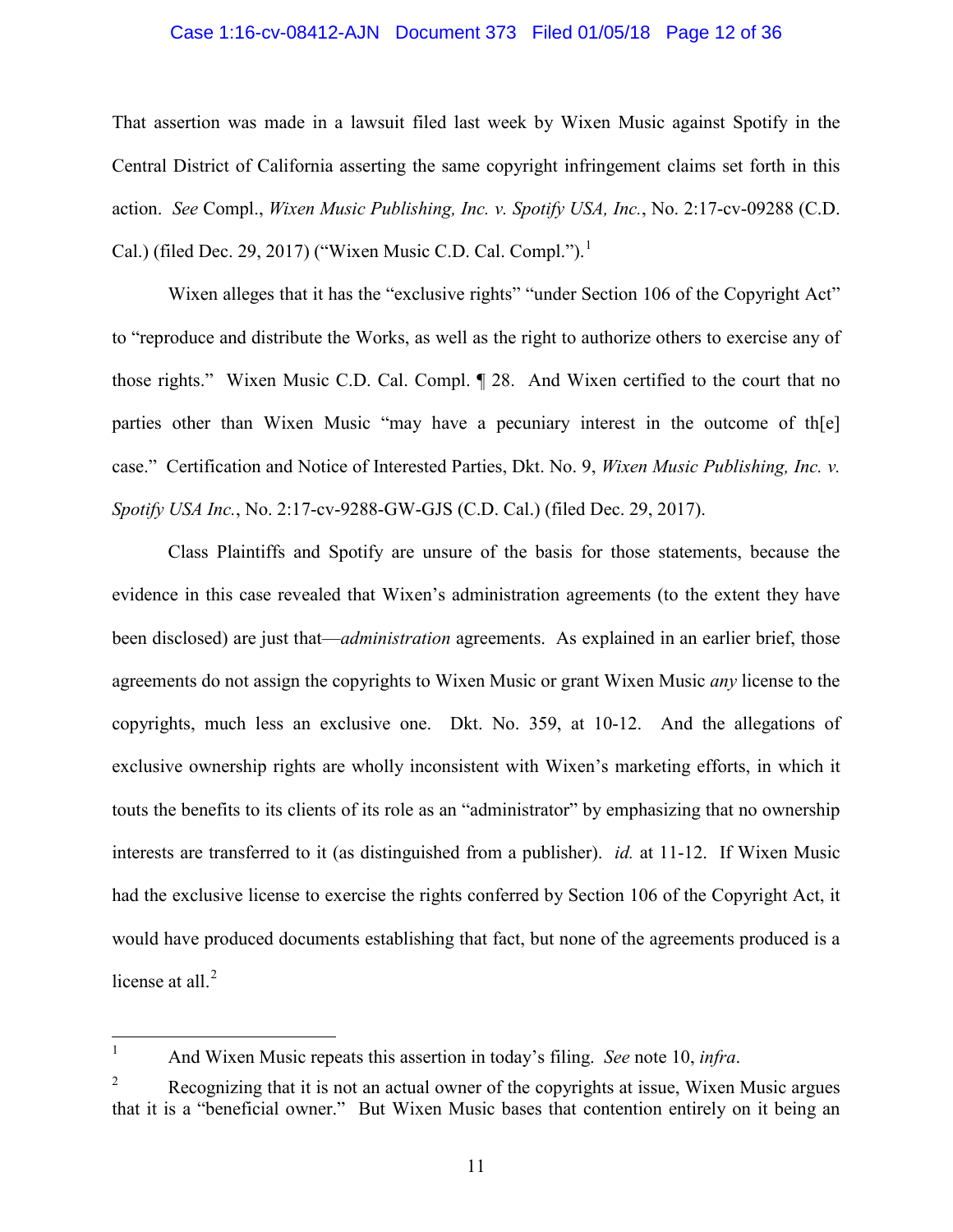### Case 1:16-cv-08412-AJN Document 373 Filed 01/05/18 Page 13 of 36

Similarly unsubstantiated is Wixen Music's claim (at pages 23-24, *infra*) that its counsel represents all of the Wixen clients. Neither Wixen Music nor its counsel has ever provided evidence of retention agreements executed by the more than four hundred individuals and entities. Rather, the assertion rests only on counsel's retention agreement with Wixen Music and therefore suffers from the same flaw as Wixen Music's ambiguous claims of authority—which are the reason for the extended opt-out period.

Wixen Music's contention that it owns the works, combined with the filing of the separate copyright infringement lawsuit based on those works, means that Wixen Music perceives itself as having a stake in the opt-out question. That creates a high risk that its communications with these class members could mischaracterize the benefits of participating in the settlement, or that Wixen Music would again fail to ensure that the owners of the works lawfully authorize the opt-outs.

Moreover, the fact that many of the communications with class members would be oral— Wixen Music promises to send postcards only to those of its clients "who have not yet provided affirmative consent" (*as determined by Wixen in its sole discretion*)—underscores the danger of Wixen Music's proposal. Any finding by this Court that these potential class members have been afforded their due process right to notice would rest entirely on Wixen Music's say-so.

*Second*, GCG, a major and impartial claims administrator with a long track record of dealing with class members, can provide straightforward information about opt-outs to this Court. Indeed, the Court appointed GCG to provide previous notices to the class, handle the opt-

 $\overline{a}$ 

exclusive licensee, which it is not. In any event, even if it were, it would still not be a "beneficial owner" because it was never a "legal owner," as is required. 6 Patry on Copyrights at § 21:26, 21:27.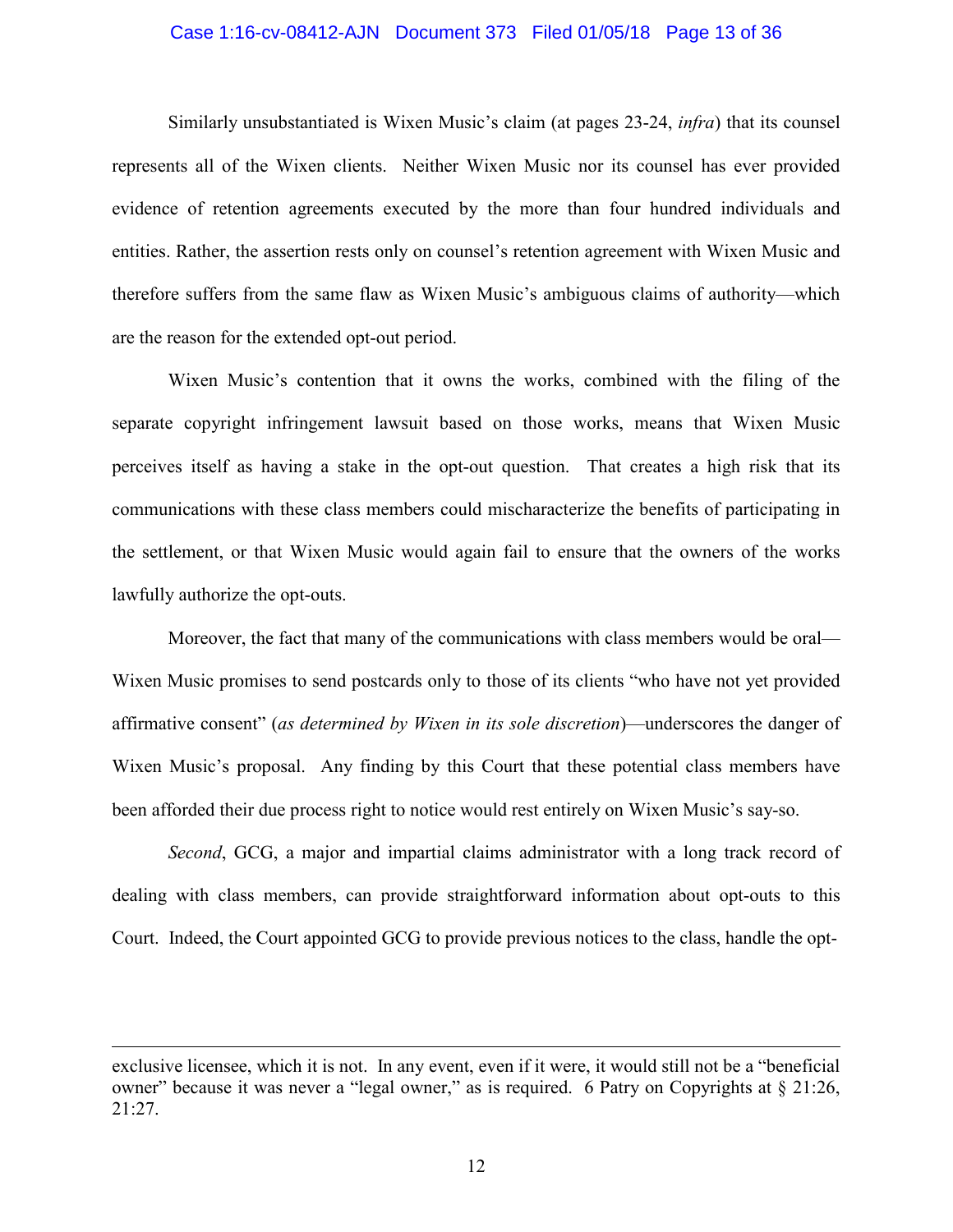# Case 1:16-cv-08412-AJN Document 373 Filed 01/05/18 Page 14 of 36

out process, and "field[] telephone" and "email inquiries about the Settlement." Dkt. No. 177, ¶ 18.

It is long-settled that the content and distribution of class notice is subject to judicial oversight and supervision. For example, Rule 23(e) requires that "the *court* must direct notice in a reasonable manner to all class members who would be bound" by a class settlement. Fed. R. Civ. P. 23(e)(1) (emphasis added); *see also*, *e.g.*, 3 William B. Rubenstein, Newberg on Class Actions § 8:15 (5th ed. Supp. 2017) (discussing judicial review of class notice). Courts typically approve of the use of expert "settlement claims administrators" to implement the notice program approved by the court. Manual for Complex Litigation § 21.312. That is why the Court appointed GCG to handle the notice program in this case.

There is no reason to have Wixen Music supplant GCG's function here. Wixen Music suggests that it would be confusing for the notice to come from GCG because Wixen Music has been telling its clients to ignore communications from anyone else. But that assertion only underscores the parties' point because Wixen has been advising its clients to ignore the Court-approved notice.<sup>[3](#page-13-0)</sup>

Allowing Wixen to communicate notice to class members would suggest incorrectly Wixen is acting as an agent of this Court, and might also suggest that Wixen Music has authority over the class members' decisions to opt out—when in fact the Court found the basis of that claimed authority "ambiguous."

Wixen Music alternatively objects to providing addresses for its clients to GCG. But Wixen Music's protestations that the addresses are "private client information" ring hollow.

<span id="page-13-0"></span> 3 Both the postcard notice and long-form notice indicate that they are from the "United States District Court for the Southern District of New York," and the first page of the long-form notice says: "*A court authorized this notice*." Dkt. No. 176-3, Ex, A at 1 (emphasis in original); *id.* Ex. B at 1 (same).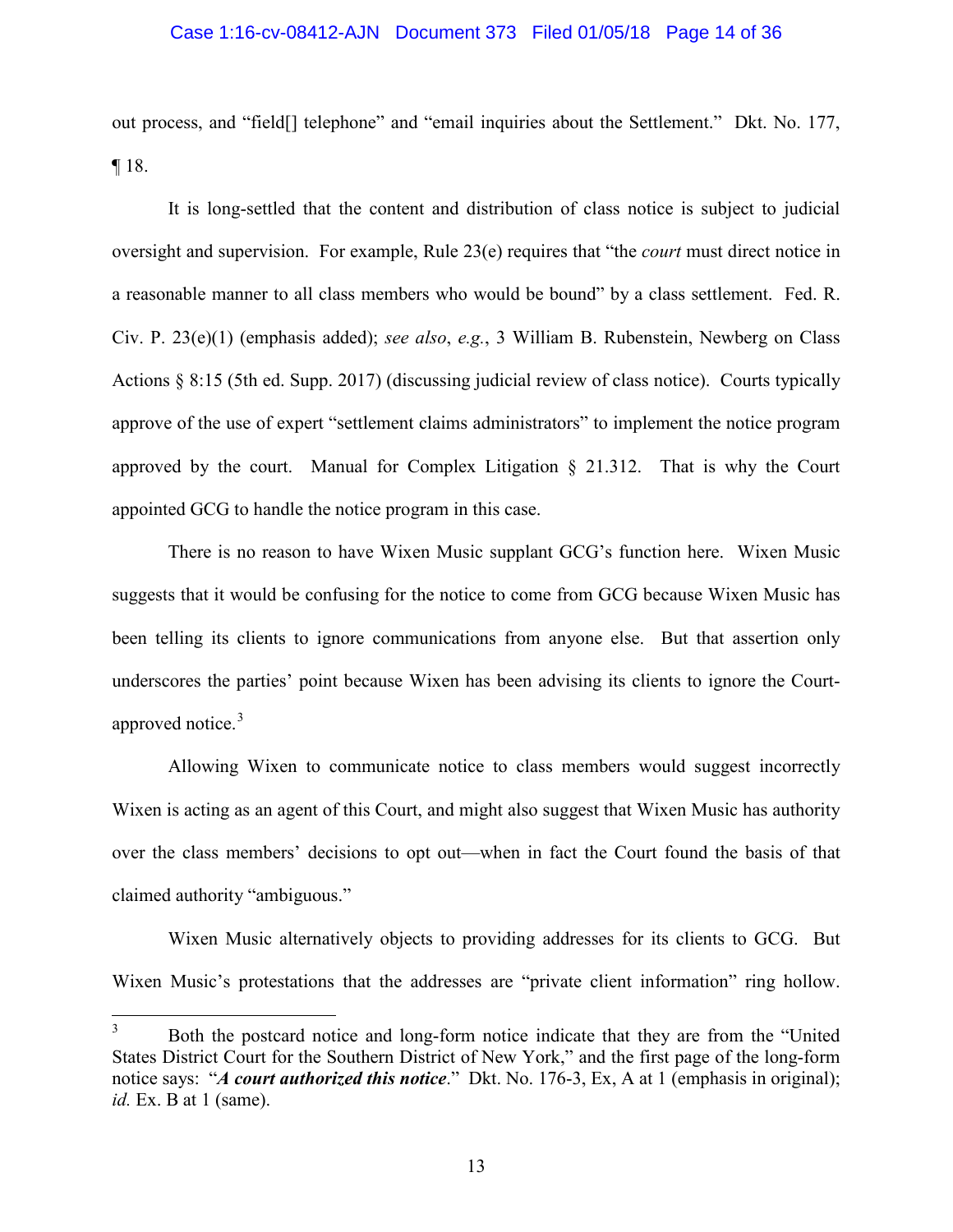### Case 1:16-cv-08412-AJN Document 373 Filed 01/05/18 Page 15 of 36

GCG would keep the addresses confidential.<sup>[4](#page-14-0)</sup> Indeed, the Court could order GCG to do so, and Spotify and Class Plaintiffs would stipulate to such an order. GCG in fact mailed materials to other class members without any risk of disclosure. Moreover, GCG stands ready to send out the notices in as little as seven days (as specified in the proposed order submitted by Class Plaintiffs and Spotify)—far less time than the 30 days that Wixen Music insists that it needs.

## **c. Wixen Music's proposal fails because it does not provide the Court with affirmative indication from class members of their purported desire to opt out.**

Another fundamental defect in Wixen Music's proposal is that it would prevent class members from actually communicating their own choices to this Court. Rather than have its clients who wish to opt out provide a signed opt-out form to the Court (via GCG), Wixen Music states that it will privately confer with its clients (or people whom Wixen Music believes represent those clients) and then report back which of them ratified the prior exclusions. Class Counsel and Spotify object to this aspect of Wixen Music's proposal for three reasons.

*First*, Wixen Music's proposal turns the law of ratification on its head. The Court called for the supplemental exclusion period because of the uncertainty about whether Wixen was authorized to submit the initial opt outs. It is true that the actions of an unauthorized agent can be validated in some circumstances if subsequently ratified by the principal. *See* Restatement (Third) of Agency § 4.01(1) (2006) ("Ratification is the affirmance of a prior act done by another, whereby the act is given effect as if done by an agent acting with actual authority."). But only the *principal*—not the purported agent—can ratify the prior act. As a comment to the Restatement puts it, "[t]he sole requirement for ratification is a manifestation of assent . . . *by the* 

 $\overline{a}$ 

<span id="page-14-0"></span><sup>4</sup> If, as Wixen Music suggests, some class members will read mail only if addressed to a particular pseudonym, GCG could keep that information confidential as well.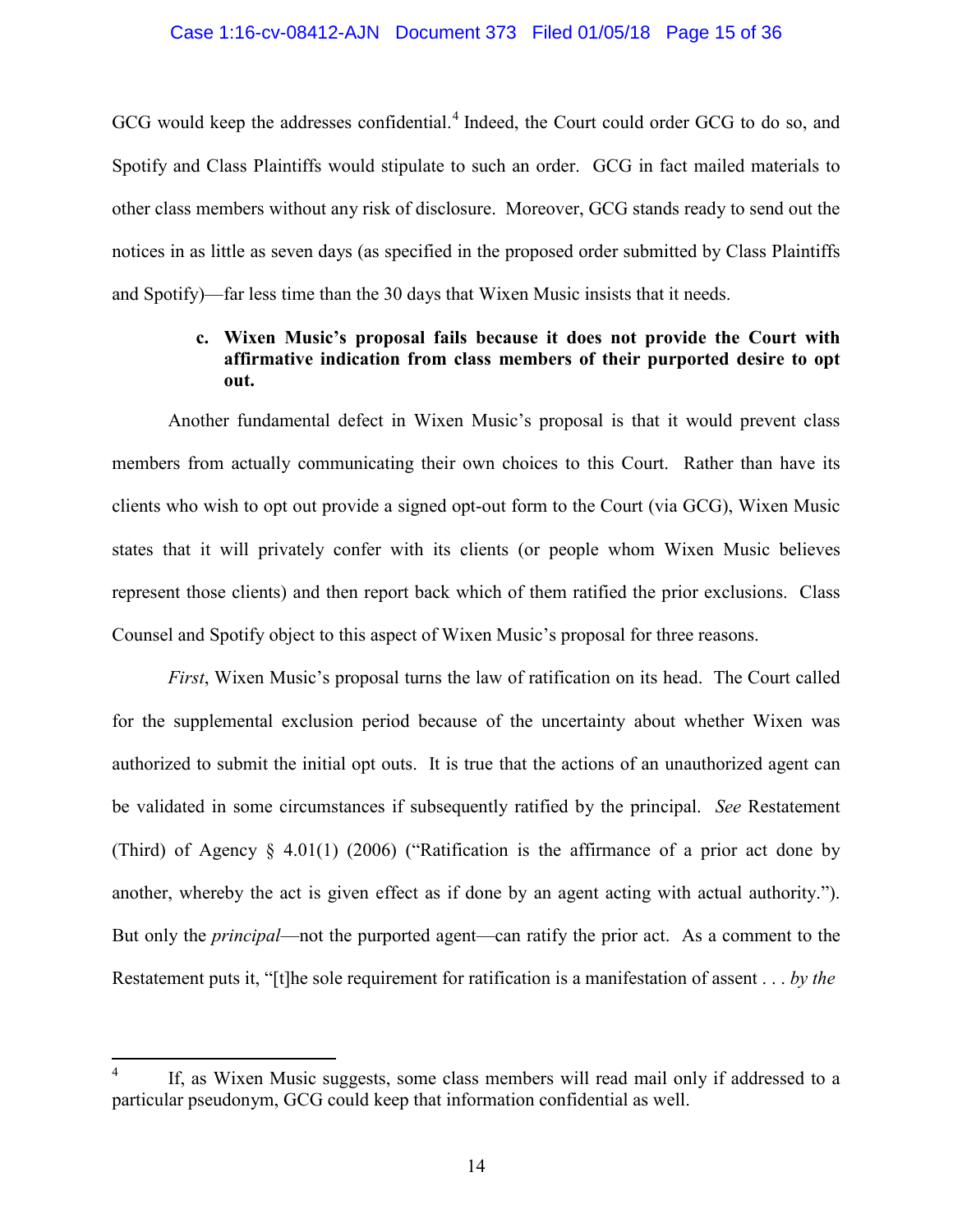### Case 1:16-cv-08412-AJN Document 373 Filed 01/05/18 Page 16 of 36

 *principal*." *Id.* § 4.01 cmt. b. Yet under Wixen Music's proposal, the Court would never learn of the principals' own assent except through Wixen's say-so.<sup>[5](#page-15-0)</sup>

*Second*, Wixen Music acknowledges that in many cases, it would ask its clients' attorneys and various third-party "business" or "royalty managers" to confirm either orally or in writing that Wixen Music has authority to act. But Wixen Music has provided no reason to believe that these various entities in fact have authority to bind class members with respect to this action. For example, an attorney can make litigation decisions only if retained in connection with a particular case or is otherwise authorized by the client to bind it. And managers may vary widely on whether they can make litigation decisions about their clients' copyrights. Moreover, some Wixen Music clients in fact are not class members, but in fact themselves claim to have some relationship with class members, adding yet another degree of separation in the chain of necessary authority. *See*, *e.g.*, Dkt. No. 320-2, Ex. 3 at 1 (an accounting company describing itself as a "business manager" for class members).

Wixen Music complains that Class Counsel and Spotify have not challenged other attorneys' and business managers' authority to opt out class members, but that is irrelevant. After investigation, Wixen Music was unable to demonstrate that it has the requisite authority, as the Court's Order indicates.

The complaint is also false. As the Court is aware, Spotify subpoenaed the administration agreements of Bluewater, another publishing administrator, to investigate that administrator's authority to act. Spotify ultimately declined to challenge that administrator's efforts to opt out, because the administration agreement provided that it "shall have the right . . .

<span id="page-15-0"></span> 5 It is telling that, in its lawsuit filed last week in California, Wixen alleges that it "has, and to the extent not yet effected, will opt out the Works from the Proposed Settlement." Wixen Music C.D. Cal. Compl. ¶ 2. That allegation indicates that Wixen sees *itself*—rather than class members—as the relevant actor for purposes of the extended opt-out period.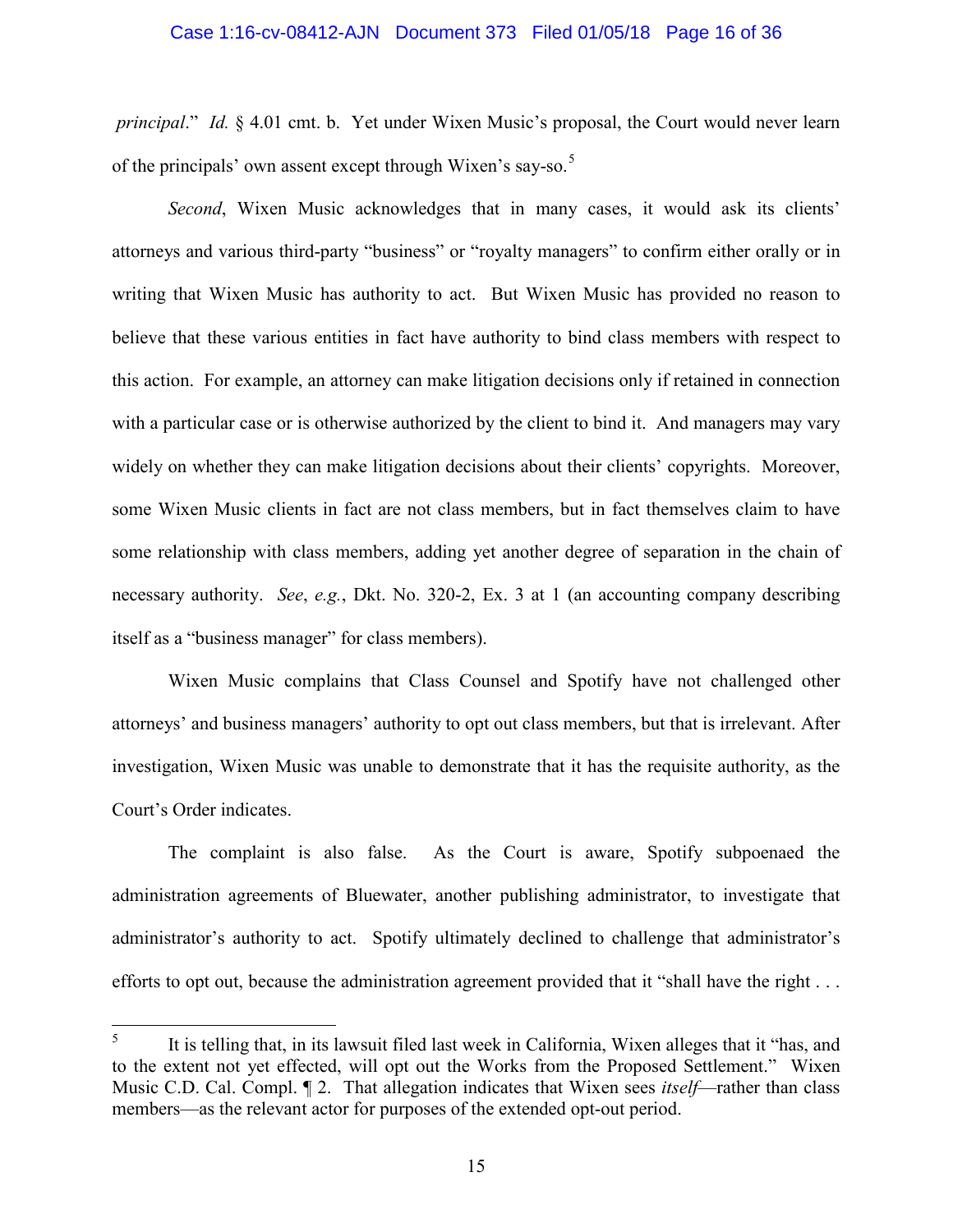### Case 1:16-cv-08412-AJN Document 373 Filed 01/05/18 Page 17 of 36

to *prosecute, defend, settle and compromise all suits and actions* respecting the Compositions [it is administrating], provided that any such settlement or compromise shall be subject to [the client's] consent, said consent not to be unreasonably withheld, and generally to do and perform all things necessary to prevent and restrain the infringement of copyrights or other rights with respect to the Compositions" (Dkt. No. 340, Ex. 2 at 5). In contrast, Wixen Music's conduct filing requests for exclusion *en masse* and then stonewalling when the parties inquired into its authority to act (including frivolous privilege objections)—cried out for further scrutiny.

Wixen also objects that there is "no substantive difference" between allowing signatures from someone attesting that he or she is an corporate officer, director, or authorized employee of a class member that is a legal entity (which Class Counsel and Spotify propose to allow) and accepting signatures from any authorized representative—or representative of a representative of a class member (such as Wixen Music itself). But doing so would open up the floodgates to the very sort of uncertainty about whether an exclusion is authorized that led to the December 15 order. The best way to eliminate any further ambiguity is to require signatures from class members themselves or, with respect to class members that are legal entities, from a limited set of representatives who by law would have authority to bind the class member (such as a corporate officer or director or the manager of a limited liability company).

Wixen asserts that some of its clients are on tour or at a meditation retreat and thus be unable to sign a second opt-out form in person. But the law already allows for such a possibility. Surely these individuals confer upon someone the authority to administer their legal affairs in their absence. But such an actor must provide evidence of that authority, and Wixen Music has not shown that it possesses such authority.

16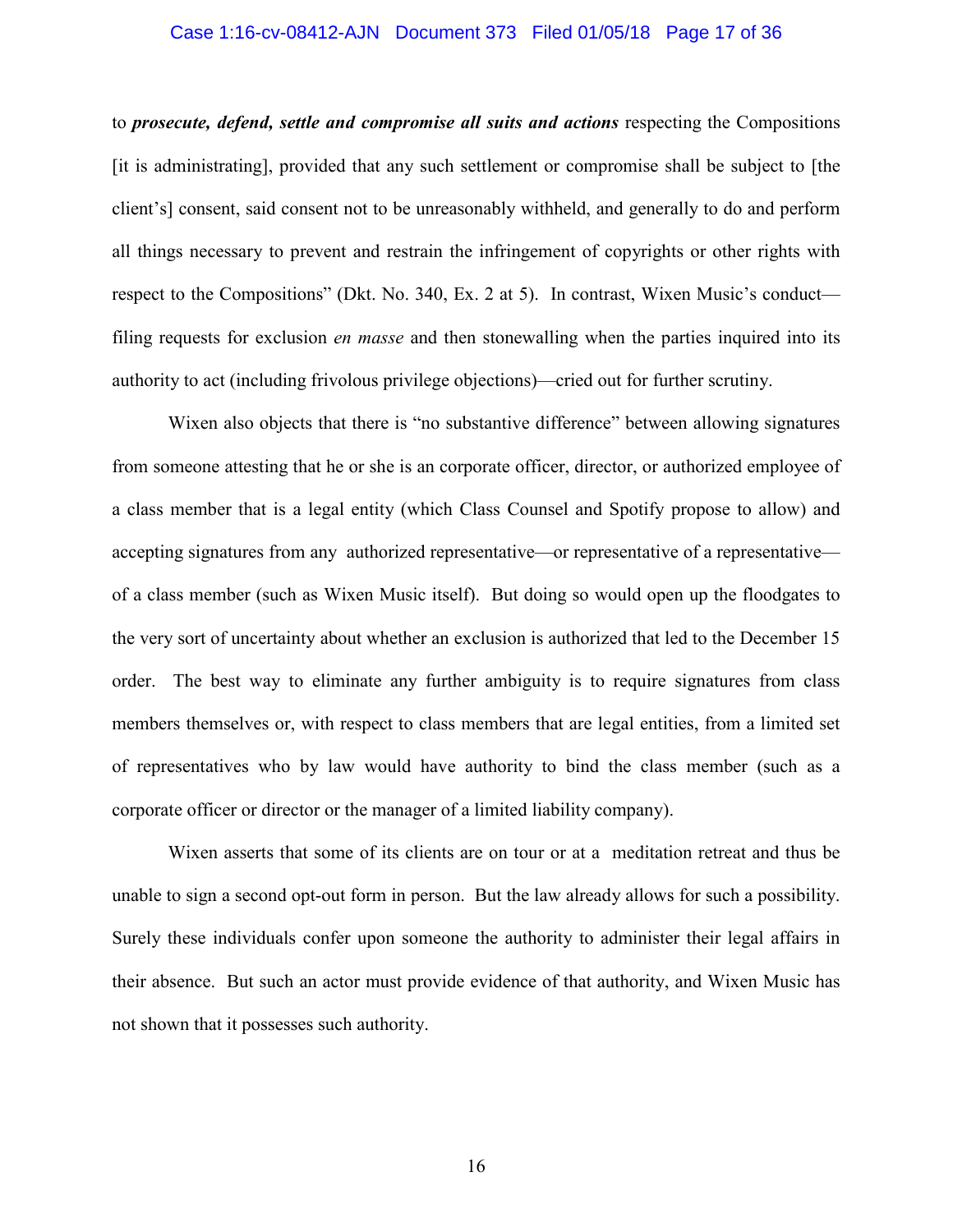### Case 1:16-cv-08412-AJN Document 373 Filed 01/05/18 Page 18 of 36

*Third*, Wixen Music's proposal to dispense with the submission of opt outs signed by the class members themselves is inconsistent with the Court's December 15, 2017 order. Dkt. No. 361, at 1. Wixen Music's proposal to verify its authority to act by engaging in unsupervised communications with class members—some of which would be oral—risks further confusion about the scope of Wixen Music's authority, given the potential for ambiguity at best (and malfeasance at worst) in those communications.

By contrast, requiring class members to sign and return opt-out forms eliminates any possible ambiguity. Indeed, in *Moulton*, which the Court cited in its December 15 Order, the Sixth Circuit endorsed this procedure, explaining that "because of the confusion" caused by the attorney who had submitted opt outs in class members' names, during the "new opt-out period" for those class members, they could opt out "only by submitting an *individually signed* opt-out form[.]" 581 F.3d at 348 (emphasis added).

Resisting the parallels between this case and the situation in *Moulton* (which this Court recognized in its December 15 Order), Wixen Music contends that the Court instead should follow the "instruction in *Plummer* [*v. Chem. Bank*, 668 F.2d 654, 657 n.2 (2d Cir. 1982)]" that "'[a]ny reasonable indication of a desire to opt out should suffice.'" But *Plummer* discusses how "proposed *class members*" *themselves* may "be permitted to opt out" if their requests deviate in some fashion from the court's instructions. *See id.* at 657 n.2 (emphasis added). The issue here is different—it is whether the class members have done *anything* to indicate that they wish to opt out. So far, the only indications have come from Wixen Music, whose authority to speak for class members is—as this Court has found—"unclear." Dkt. No. 361 at 1. *Plummer* does not support Wixen Music's proposal to dispense with any "indication of a desire to opt out" from class members themselves.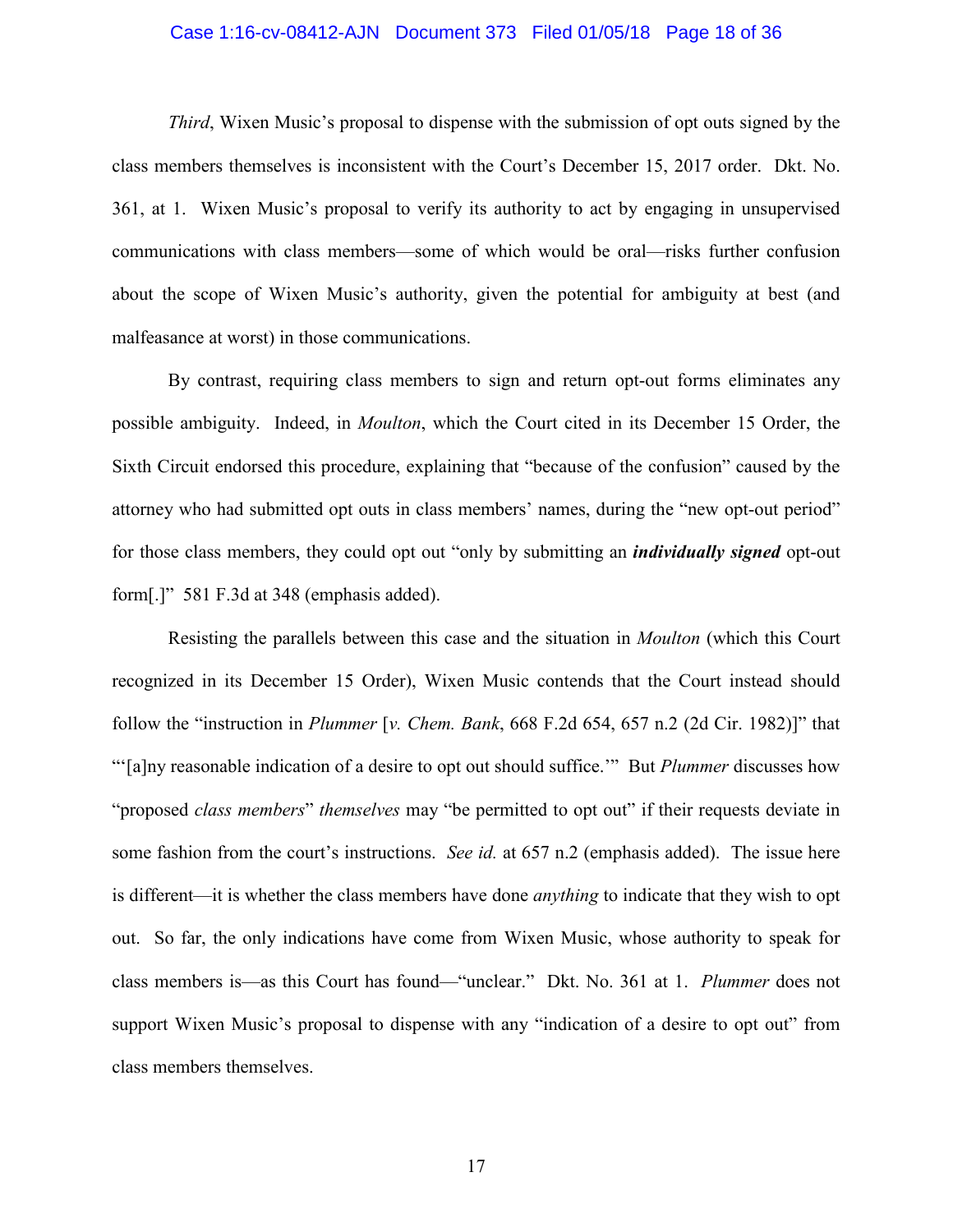### Case 1:16-cv-08412-AJN Document 373 Filed 01/05/18 Page 19 of 36

Finally, Wixen contends that following *Moulton*'s example and requiring its clients all to return new opt out forms would be confusing for those class members who already provided statements that Wixen Music is authorized to opt them out of the class. But Wixen Music submitted only four statements—only one of which was from an actual class member. Dkt. No. 320-4 Ex. 1. There is no reason to dispense with asking the other 434 Wixen clients for signed opt-out forms because it might cause mild inconvenience to one of them. More importantly, it remains unclear whether those four Wixen clients actually have the right to opt out class members; two of the four statements were from "business" or "royalty" managers—one of whom appears actually to be an accounting firm. Dkt. No. 320-2, Ex. 3 at 1; *see also* Ex. 4 at 1. Neither attested that the class member actually authorized them to submit opt outs.

### **d. Wixen Music's request for a prolonged 105-day second opt-out period would harm other class members.**

Wixen Music requests a 105-day second opt-out period—giving Wixen another 30 days to communicate with its clients and then another 75 days for the opt out decision. Wixen has ostensibly *already* been communicating with its clients about this settlement for many months, both before and after the final approval hearing held on December 1, 2017 and the filing of the separate action on December 29, 2017. This additional 105-day protracted period is unwarranted.

The proposal advanced by Spotify and Class Counsel would be much more efficient. To begin with, GCG can mail individual notices to the affected class members within a week of receiving their addresses from Wixen Music. The affected class members then would have 30 days to decide whether to sign and return the form to confirm that the opt out listing their works was authorized. That time period is more than sufficient; these class members would not need to gather any additional information (as the opt out forms would be preprinted with the works listed

18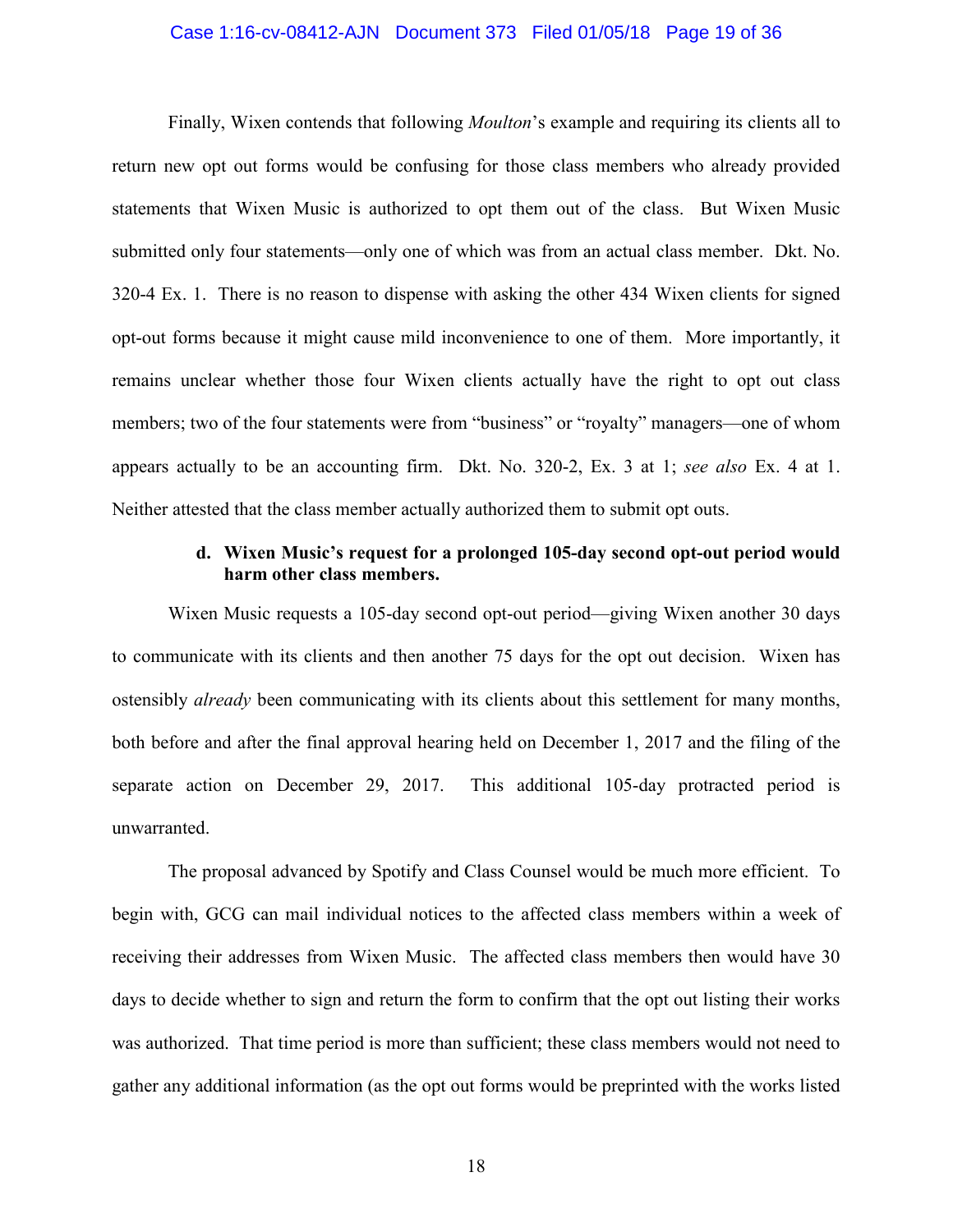# Case 1:16-cv-08412-AJN Document 373 Filed 01/05/18 Page 20 of 36

on the prior Wixen Music exclusion forms). And these class members already have had substantial time to consider the merits of the settlement, including the initial notice period.

Moreover, the long opt-out period that Wixen Music proposes would further delay the date on which the many thousands of other class members can make claims and receive payments (assuming that the settlement receives final approval). Wixen Music identifies no reason to justify such a long delay, much less a reason that would outweigh the other class members' interest in obtaining payments under the settlement sooner rather than later.

#### **B. Wixen Music's Position:**

 $\overline{a}$ 

### **a. The Proposed Procedure**

The Court concluded that "the language in Wixen Music's agreement with its clients … is ambiguous with respect to whether it gives Wixen Music the authority to file requests for exclusion on behalf of its clients" (the "Wixen Music Clients") and seeks "to clarify which [Wixen Music] clients want to opt out of the settlement[.]" Dkt. 361 at 1. The second opt-out should, therefore, for each Client (i) resolve the suggested ambiguity about Wixen Music's authority to file opt-out notices or (ii) clarify whether a client wants to opt out of the settlement.<sup>[6](#page-19-0)</sup> In other words, the second opt out period should establish that a client either (a) recognizes Wixen Music's authority to opt out and/or (b) expresses a desire to opt out.

Wixen Music proposes submitting two declarations to the Settlement Administrator, one by Wixen Music and one by Donahue Fitzgerald, at the conclusion of the second opt-out period identifying all the Wixen Music Clients who have affirmatively expressed any of the following: (i) a desire to opt out, (ii) an affirmation of Wixen Music acting as their agent and/or exclusive licensee in this matter, or (iii) that Donahue Fitzgerald represents them in this case. A sample

<span id="page-19-0"></span> $6$  All parties agreed at the December 1, 2017, fairness hearing that if Wixen Music were the exclusive licensee, it had the right to opt out the works it administered.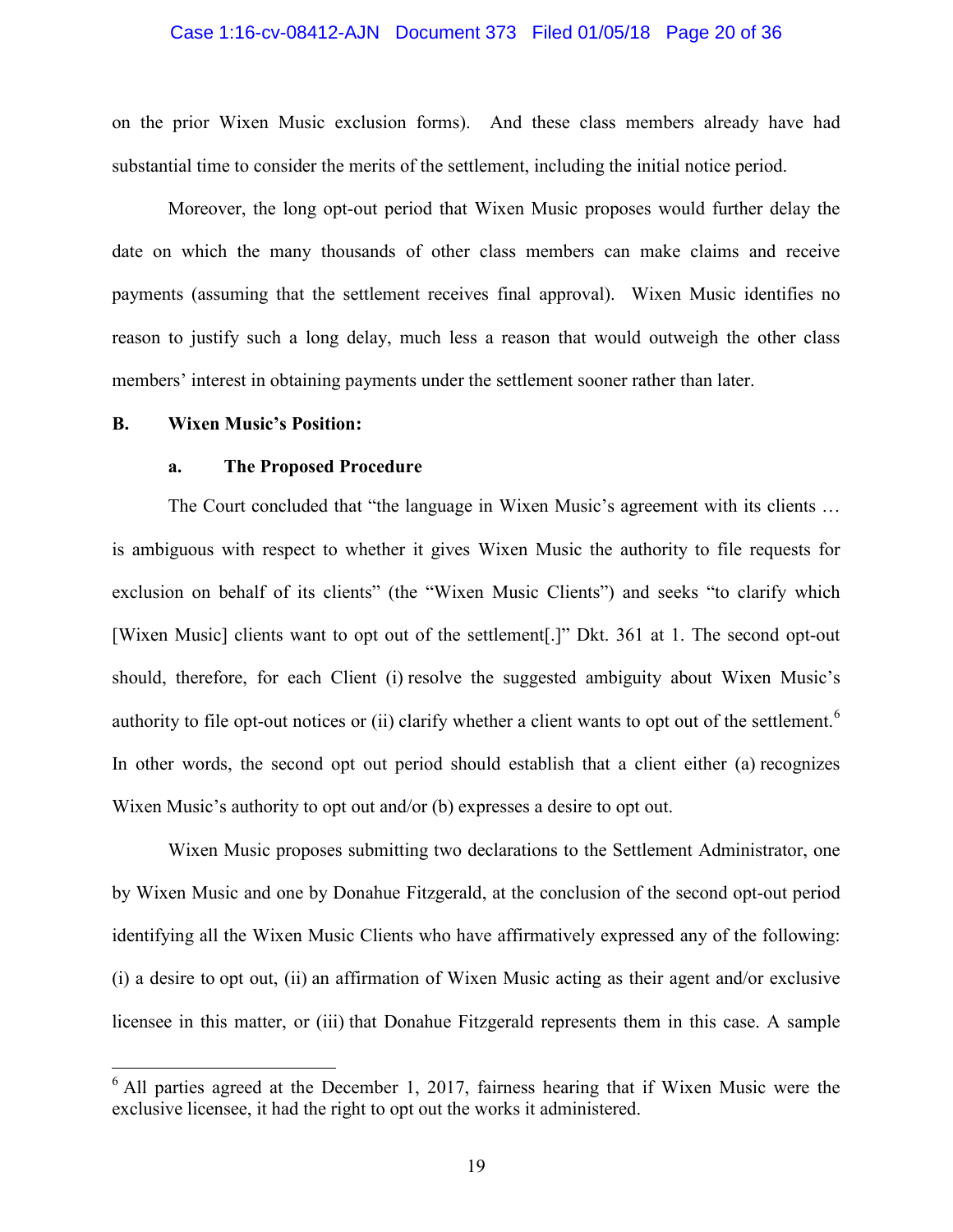### Case 1:16-cv-08412-AJN Document 373 Filed 01/05/18 Page 21 of 36

declaration from Wixen Music is attached hereto as Exhibit A. Donahue will also concurrently submit a simple summary of the status of each of the 539 Wixen Music Clients.

The advantages of this approach are numerous. First, it is simple and efficient, avoiding multiple submissions to the Court or to the Settlement Administrator. Second, it fully addresses the Court's concerns regarding any ambiguity in the opt out requests. *See, e.g., Plummer v. Chem Bank*, 668 F.2d 654, 657 n. 2 (2d Cir.1982) ("Any reasonable indication of a desire to opt out should suffice."). Third, the burden on Wixen Music Clients is minimal and, aside from the second opt-out period itself, does not exceed the burdens imposed on other Class Members by the Settlement Agreement.

Spotify has previously challenged declarations from Wixen Music Clients and their representatives on numerous bases. We request, therefore, that the Court clarify that Wixen Music and Donahue Fitzgerald may receive affirmative consent orally or in writing from:

- a) client attorneys,
- b) client managers with known authority to handle music publishing and litigation matters for that client (*see, e.g.,* Ex. B (Dkt. 320-2 (Declaration of Melinda Elliott, business manager for Missy Elliott and director of her publishing company, Wixen Music Client Mass Confusion Productions, Inc.), Dkt. 320-3 (Declaration of Timothy Jorstad, business manager for multiple Wixen Music Clients) and Dkt. 320-4 (Declaration of Nancy Meyer, royalty manager for multiple Wixen Music Clients))), and
- c) the client her-, him-, or itself (*see, e.g.,* Ex. C (Dkt. 320-1 (Declaration of Matt Langlois))), including, for corporate entities, an officer, a director, a manager, or a representative known to handle music publishing matters (*see, e.g.,* Ex. D (Declaration of Michael Vrionis for Starfaith, LLC)).

Attorneys are specifically permitted by the Settlement Agreement to represent Class Members and sign the initial opt-out notice, so should be permitted here to speak on behalf of their clients. Dkt. 176-3 (Settlement Agreement), Ex. A at 7. *See also* Dkt. 339 (Spotify's Reply Memorandum Of Points And Authorities In Support Of Its Motion To Clarify Class Composition)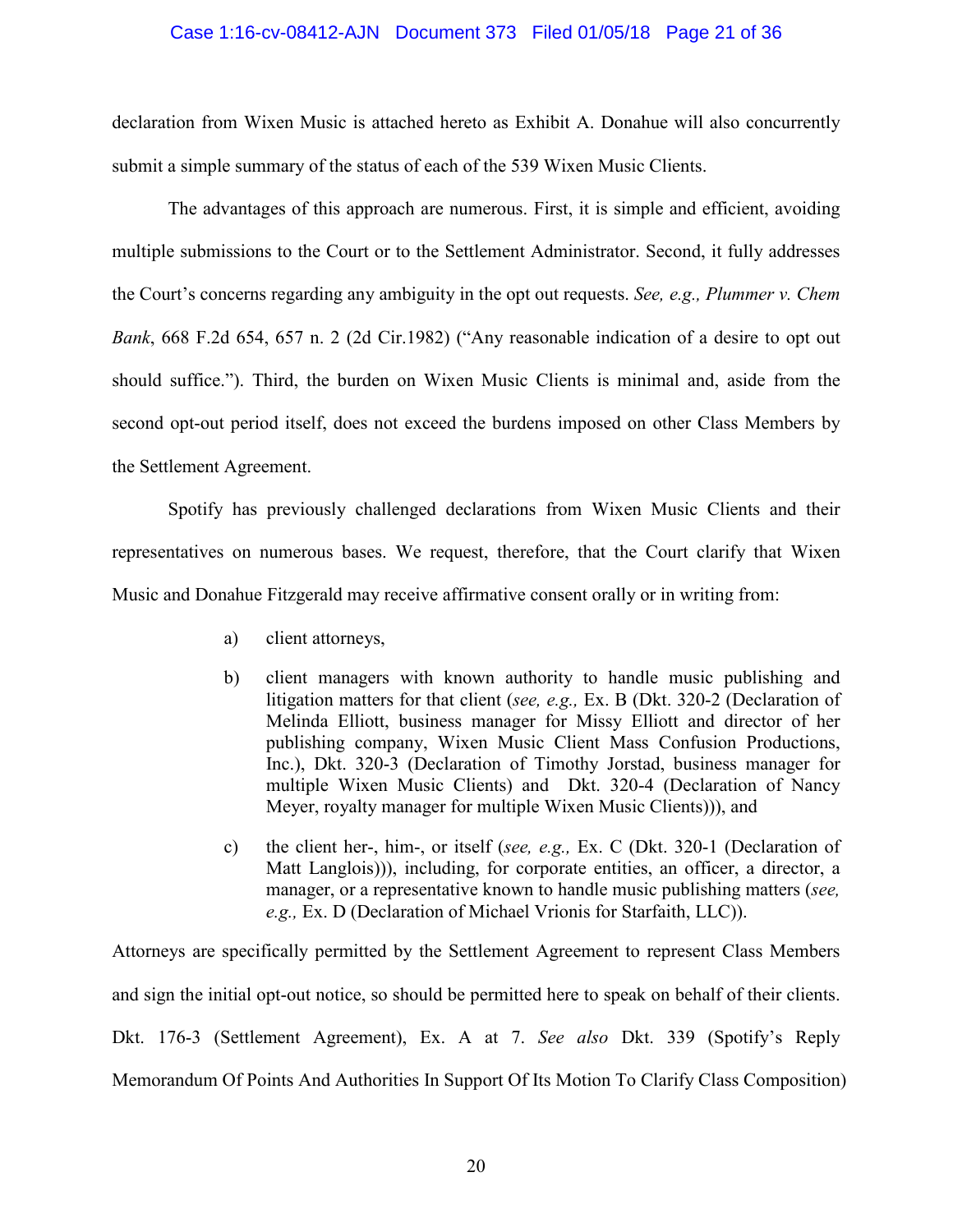### Case 1:16-cv-08412-AJN Document 373 Filed 01/05/18 Page 22 of 36

at 2, fn. 4 ("Spotify of course does not question that class members may authorize their attorneys to opt them out from the settlement class"). It is industry custom for artists to hire managers to handle all kinds of matters, and in particular publishing matters, and the Settlement Agreement allows for third parties to "assist" Class Members. *See* Dkt. 291 (Plaintiffs' Omnibus Response to Objections to Plaintiffs' Motion for Final Approval) at 15 ("there was nothing in the Settlement Agreement that prevented agents or delegates from *assisting* with filing requests for exclusion.") (emphasis original). Spotify agrees that "*someone with demonstrated authority to act on their [i.e., Class Members'] behalf*—may submit an opt out." Dkt. 339 at 4 (emphasis in original). [7](#page-21-0) To Wixen's knowledge, Spotify has not requested any further documentation, conducted any other investigation, or challenged the legitimacy of any opt-out of any other class member who submitted an opt out notice which was or possibly was completed by a manager, attorney or any other authorized party, *including publishers*, and further that none of the thousands of individual publishers who settled the same claims via the NMPA settlement with Spotify were required to confirm that they had the authority to act on behalf of their clients. *See*  Dkt. 319 (Opposition to Spotify's Motion to Clarify Class Composition) at 7-11. Spotify has never explained why it did not challenge other publishers' authority in this matter to represent or opt out their clients.

In order to further address the Court's concern that an uncertainty resulted from its August 2017 letter to its clients, Wixen Music will also send postcards with the following

 $\overline{a}$ 

<span id="page-21-0"></span> $7$  Spotify has dropped its previous objections to corporate officers, directors, or authorized employees signing on behalf of a company. *See* Dkt. 339 (Spotify's Reply) at 9. However, that list should also include managers and members (for LLCs), as well as other authorized representatives. There is no substantive difference among, for example, a vice-president elected by a board, a manager appointed by an LLC's Articles of Incorporation, and a representative authorized by said vice-president or manager.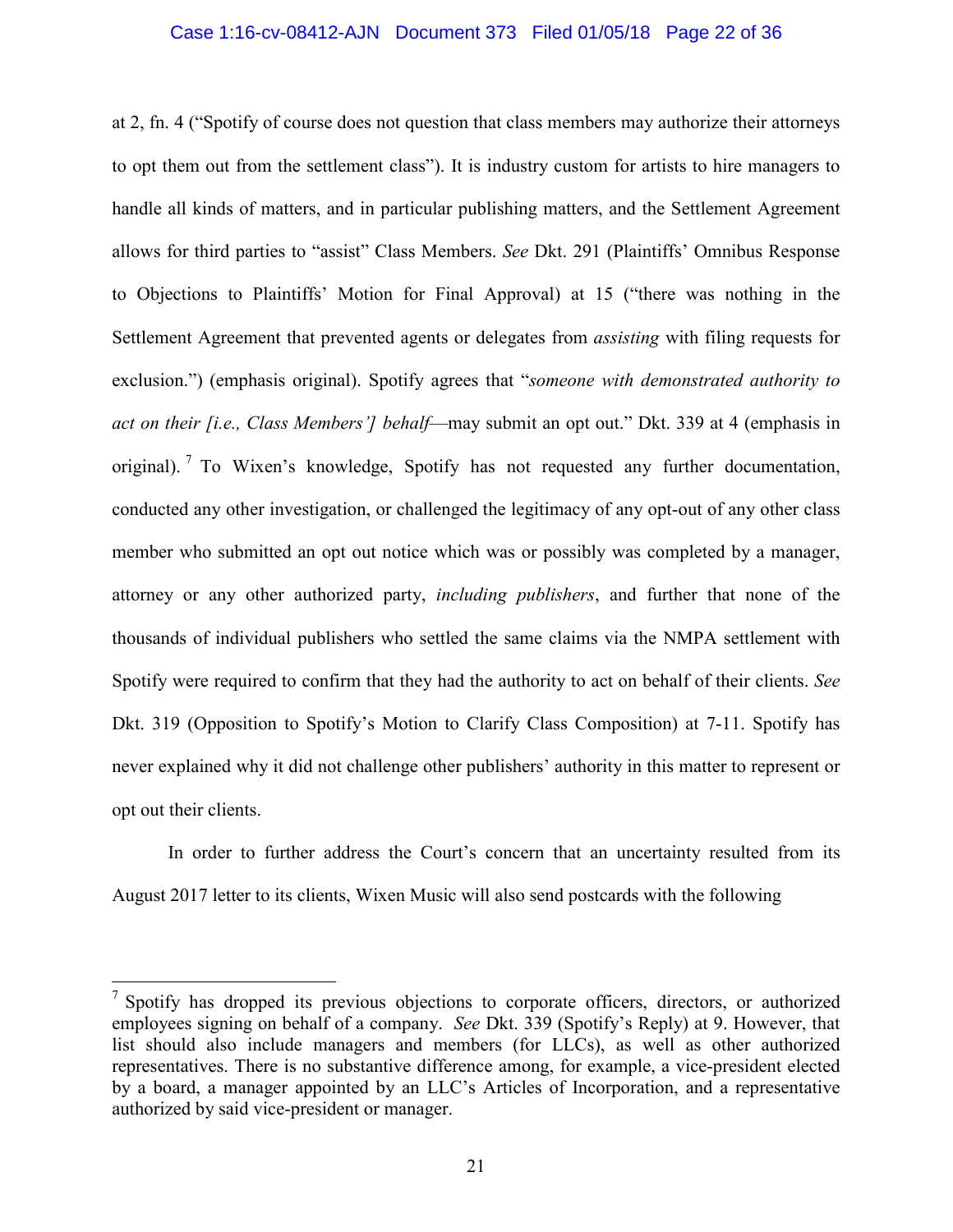## Case 1:16-cv-08412-AJN Document 373 Filed 01/05/18 Page 23 of 36

language to Wixen Music Clients who have not yet provided affirmative consent, to be signed by an authorized signatory and returned to Wixen Music:

> My signature below confirms the exclusive administration rights granted to Wixen Music Publishing, Inc. as our music publishing administrator, including the right to exclude us and/or our musical compositions from the *Ferrick v. Spotify* lawsuit and settlement, and to resolve and settle this and similar matters on our behalf as they see fit.

Wixen Music Clients have previously received numerous letters from Wixen Music stating that Wixen Music (a) has the authority to act on their behalf in *Ferrick*, (b) intends to act on their behalf in the *Ferrick* matter to opt-out their compositions, and (c) requests that the client contact Wixen Music if they would like to proceed differently. As discussed in previous briefs, one Wixen Music client requested to stay in the Settlement Agreement, and Wixen Music honored this request. This proposed follow-up communication, and the return of the signed postcard, clarifies any possible ambiguity in either Wixen Music's previous communications or Wixen Music's right to file a request for exclusion on behalf of the client. The declaration from Wixen Music will identify those that have returned the postcard.

There are several serious problems with Spotify and Class Counsel's proposal that the Settlement Administrator oversee this extended opt out period. First, the Settlement Administrator lacks the necessary information and infrastructure, including current addresses of Wixen Music Clients. The Settlement Administrator is relying on Copyright Office information that is in many cases woefully out of date. For example, Wixen Music received dozens of opt out notices for clients that it no longer represented. Ex. E (Declaration of Randall Wixen ("Wixen Decl.")) ¶ 2. In addition, the Settlement Administrator sent several hundred opt out notices for Wixen Music clients directly to Wixen Music. Dkt 321 (Wixen Decl. In Support of Opposition to Motion to Clarify Class Composition) ¶ 8, Ex. 3. Wixen Music is in a much better position to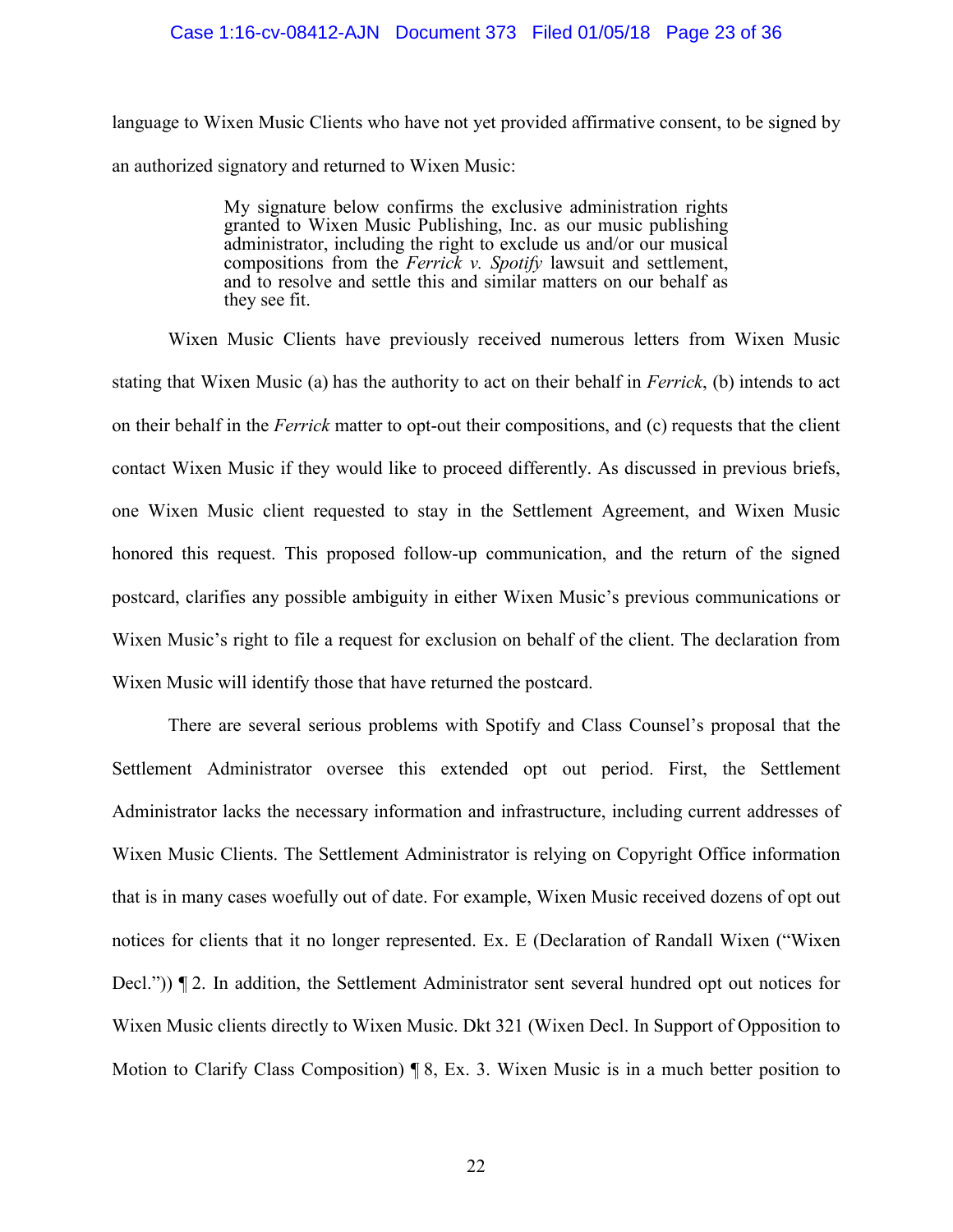# Case 1:16-cv-08412-AJN Document 373 Filed 01/05/18 Page 24 of 36

contact its clients. Even worse, Spotify's proposal would have the Court force Wixen Music to hand over private client information to the Settlement Administrator. Wixen Decl. ¶ 5 ("Many of our clients are very famous, and mail addressed to them under their own name would very likely not reach them; they use a confidential pseudonym to protect their privacy, and anyone not using the correct pseudonym would likely have mail returned."). To avoid a duplicative, timeconsuming, costly, and ineffective process, Wixen Music should simply administer the process of sending postcards to its Clients.

A second significant problem with Spotify and Class Counsel's approach is that an additional communication from the Settlement Administrator will only serve to *add* to the confusion about Wixen Music's rights to represent its Clients. From the beginning of this matter, Wixen Music has been in touch with its clients about this lawsuit. Based on numerous communications, the reasonable assumption of Wixen Music Clients is that Wixen Music and Donahue are handling this matter for them and opting them out. Wixen Music has explicitly told its clients that Wixen Music is handling the matter on their behalf, that they should contact Wixen Music with questions or concerns, and that they need not be concerned about unsolicited communications from third parties about the lawsuit, since Wixen is handling the matter on their behalf as they have previously authorized. Wixen Decl. ¶ 2. To have a third party now send a notice to these Clients, which mimics the earlier notices that the Clients (a) received and did not return and (b) believe they can ignore because Wixen is handling this matter, will only cause the confusion that the Court seeks to avoid. Many would likely continue to believe that they need to do nothing further to opt out of the Settlement Agreement.

Third, for Wixen Music Clients that have already affirmatively granted their consent, Spotify's proposed procedure would very likely create a due process nightmare. Take, for

23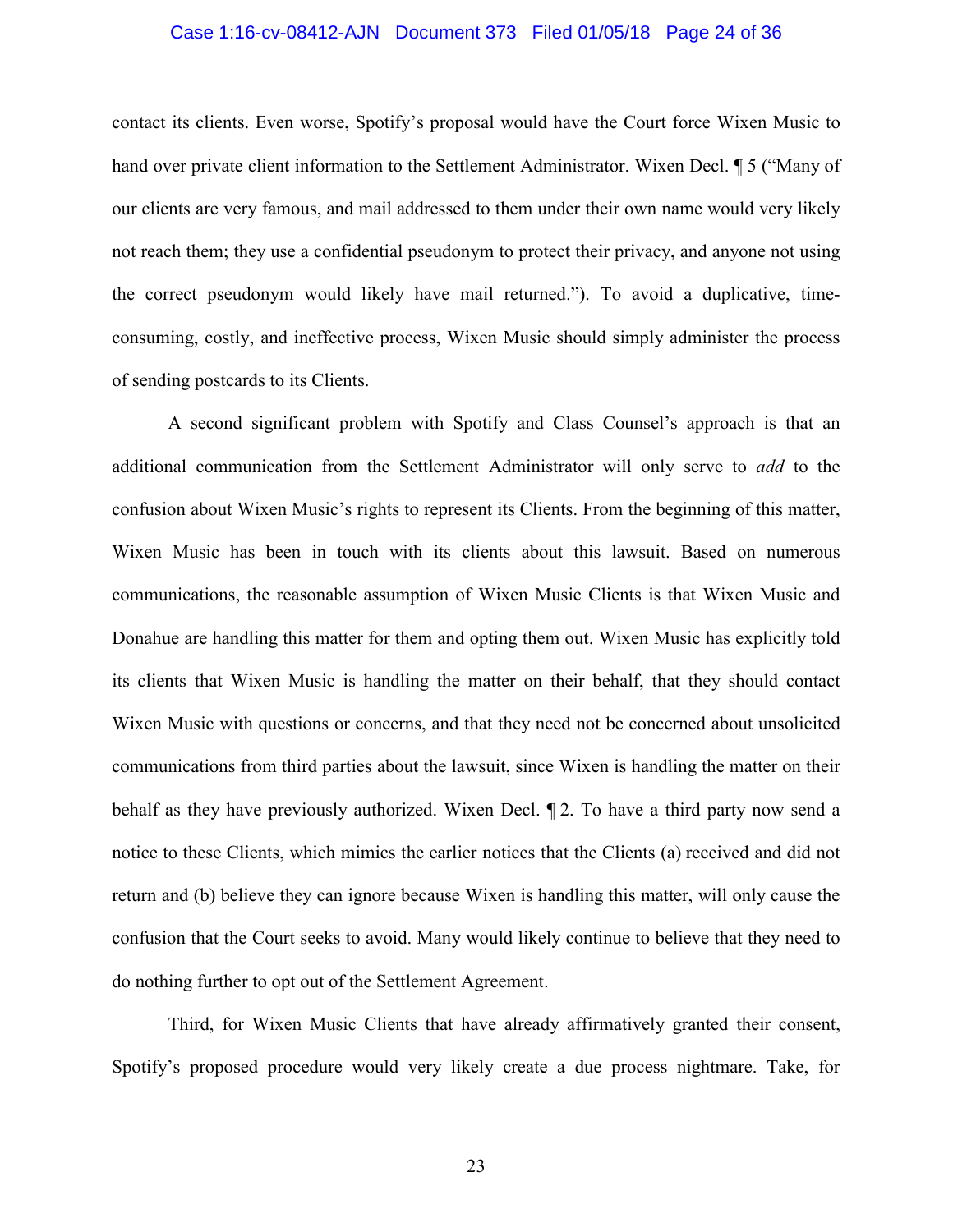### Case 1:16-cv-08412-AJN Document 373 Filed 01/05/18 Page 25 of 36

example, Wixen Music Clients Mass Confusion Productions, Inc.; Matt Langlois; and Starfaith, LLC, whose affirmative consents are, because of Spotify's aggressive tactics, now a matter of public record. Ex. B, C and D (Dkt 320-2 (Elliott Decl.); Dkt 320-1 (Langlois Decl.); (Vrionis Decl.)). These consents are more than sufficient to set aside any concerns about the validity of their original opt-out notices. Would Mass Confusion Productions, Mr. Langlois and Starfaith, LLC, be in or out of the settlement if they did not timely submit a second opt-out notice? They expressly acknowledged Wixen Music's authority, as well as Donahue's representation of them in this matter. Would their initial requests for exclusion now be void, even though they inarguably complied with all the requirements? What about all the other Wixen Music Clients who have expressly acknowledged the same, privately or orally, and are unable to return a second opt-out notice? *See* Wixen Decl. ¶ 5 ("One client whose works are at issue here has personally expressed his desire to opt out to me; he is on tour a lot, including in February and March of this year, and does not communicate by email, cell phone or fax, so it would likely be difficult to get him a notice, much less by first-class mail."). Some Wixen Music Clients are on tour for months at a time and hard to reach; some expressly delegate responsibility to managers, which delegation Spotify wants to invalidate; one has recently gone on a three-month meditation retreat after expressing once again, through his managers, his approval of Wixen Music's actions. *Id*. To invalidate obviously valid initial opt-out notices of Wixen Music Clients would leave the Court with an unmanageable mess that serves no one, except perhaps Spotify in its quest to invalidate as many opt-out notices as possible. Wixen Music's proposal avoids this morass.

Fourth, the Settlement Administrator is, based on past experience, the worst option to handle questions about any opt out notice. Prior to filing its Objection, Donahue sought guidance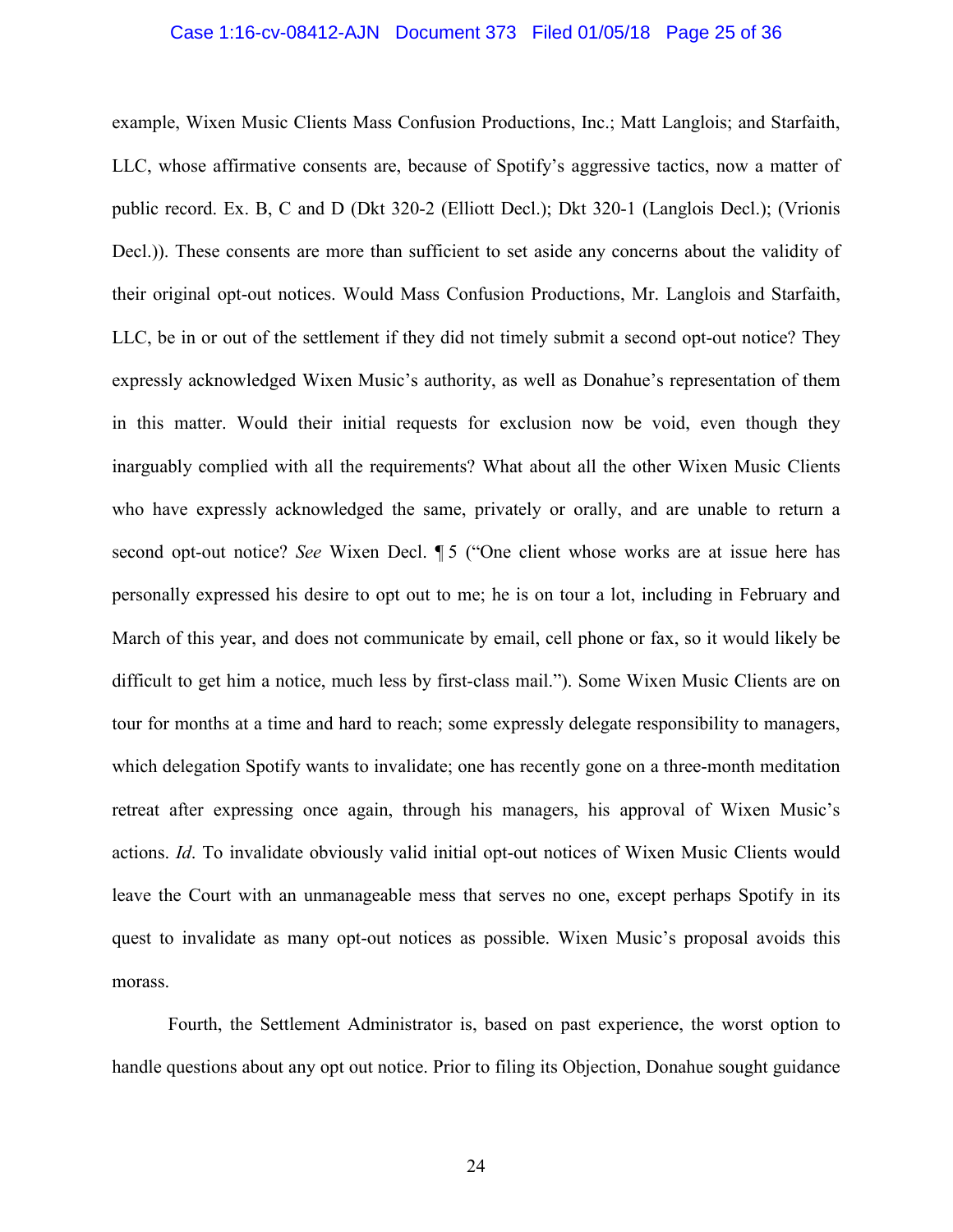### Case 1:16-cv-08412-AJN Document 373 Filed 01/05/18 Page 26 of 36

from the Settlement Administrator, as set forth in the long form settlement notice, regarding partial versus complete opt-outs. GCG responded that the matter was being researched and that an answer would be provided as soon as possible. Months later, we have received no further communication from GCG on the matter. Ex. F (Declaration of Jonathan Wong) at ¶¶ 2-5. Wixen Music, in contrast, spent over 180 hours answering questions from its clients, including the Wixen Music Clients, regarding this litigation. Wixen Decl. ¶ 4. Aside from depriving Wixen Music Clients of the guidance of their chosen publishing agent, Spotify's proposal would be inefficient, unmanageable, and unduly expensive, with multiple attorneys vetting each question. Spotify's proposed procedure would also force privileged communications before third parties, *including the defendant*. Spotify's proposed bar on communications among Wixen Music, Donahue, and Wixen Music Clients regarding the second opt out notice gets very confusing when considering that Donahue represents Wixen Music, who is, after all, also a class member with works it seeks to opt out. It is equally irrational when considering other Wixen Music Clients. Under Spotify's proposal, any question Starfaith, LLC, has for Donahue, its longtime attorney on publishing and all other matters, would have to go to the Settlement Administrator first, who will then inform Spotify about the question. Presumably, Spotify will want to monitor and confirm the substance of the weekly, and often daily, communications between Donahue and representatives of Starfaith, to ensure there are no improper communications about the second opt-out notice. This, even though Spotify is now a defendant in a lawsuit regarding Starfaith's works. This invasion into the attorney-client relationship is similarly intrusive, and just as absurd, for those Wixen Music Clients whose representation by Donahue is limited to this matter. Donahue's clients have a right to confidential, privileged counsel from their attorneys.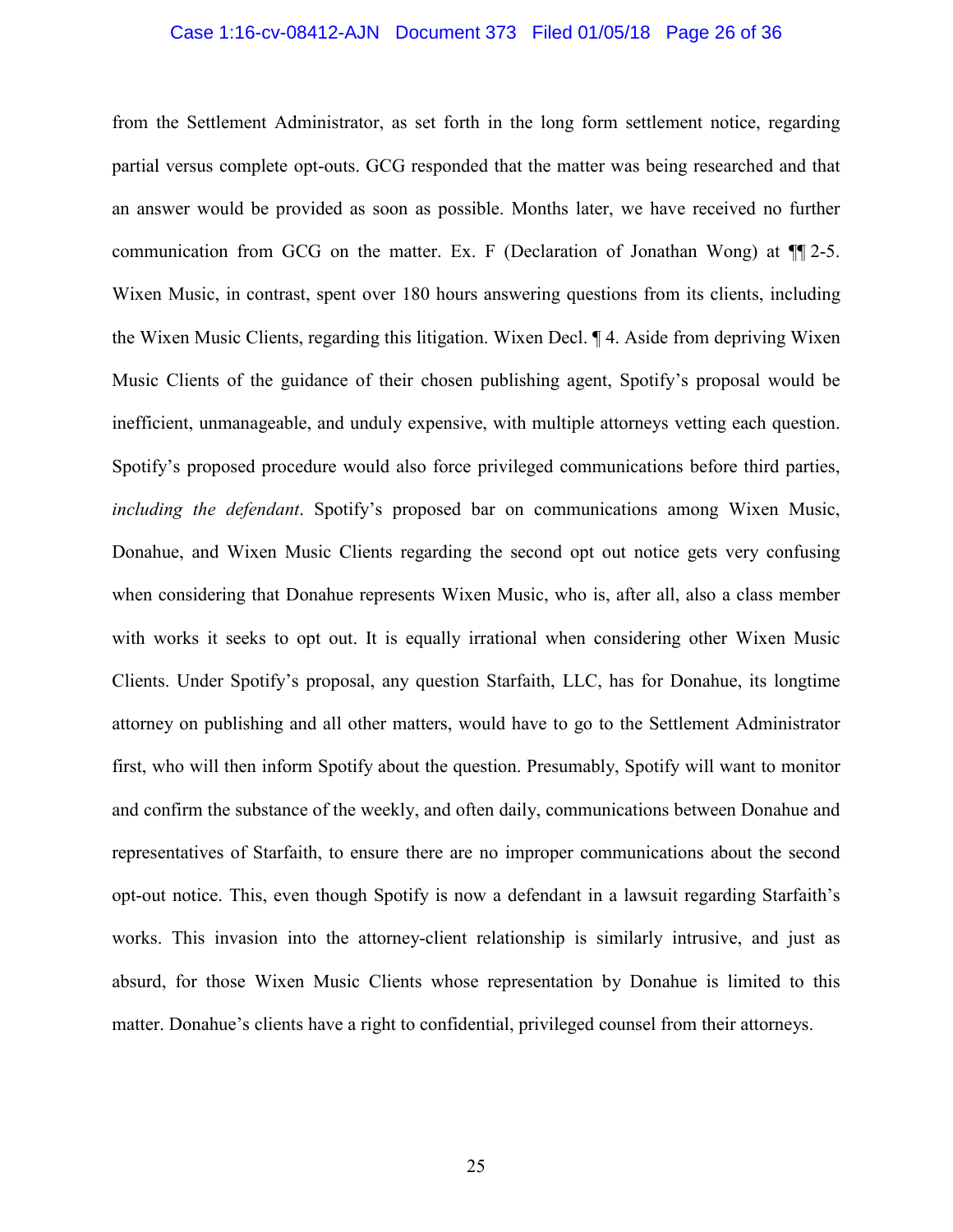### Case 1:16-cv-08412-AJN Document 373 Filed 01/05/18 Page 27 of 36

Spotify's and Class Counsel's proposed exclusion form (Spotify and Class Counsel's Exh. 2) has several defects. First, it incorrectly states the law. It states that "licensees or administrators, whether exclusive or otherwise" cannot sign the opt out forms. Exclusive licensees have the right under the copyright act to sue and exercise all aspects of copyright, and all parties agreed at the December  $1<sup>st</sup>$  hearing that an exclusive licensee has the right to opt out works from this litigation. (This issue is discussed further, below.) While Spotify again concedes that an authorized representative may sign on behalf of a Wixen Music Client, the form does not permit an authorized representative to do so for an individual. *See, e.g.,* Dkt. 339 (Spotify's Reply Memorandum in Support of Its Motion to Clarify Class Composition) at 4 ("*someone with demonstrated authority to act on their [i.e., Class Members'] behalf—may submit an opt out."*) (emphasis in original). Spotify has never presented a reasonable or feasible method for determining such authorization, and merely challenges the right of obviously authorized representatives, such as Michael Vrionis and Melinda Elliott, to act on behalf of Wixen Music Clients. The proposed exclusion form also states that "if you do not own a work listed on the attached, you must cross out that work" without any mention in that sentence of co-ownership. The proposed claim form includes penalty of perjury language, which opt out forms normally do not and the original Request for Exclusion form does not, in an effort to scare off potential signers. Confusingly, Spotify wants to inform Wixen Music Clients that Wixen Music did not provide all ISWC Codes and Spotify Recording IDs, when it has strenuously argued that providing such codes is insufficient to identify works that class members want to opt out. Once again, Spotify is seeking to make opting out as difficult as possible. The form fails to inform the recipient that an attorney may sign on her or his behalf, pursuant to the Settlement Agreement, falsely stating that only the individual may sign. The proposed notice (Spotify and Class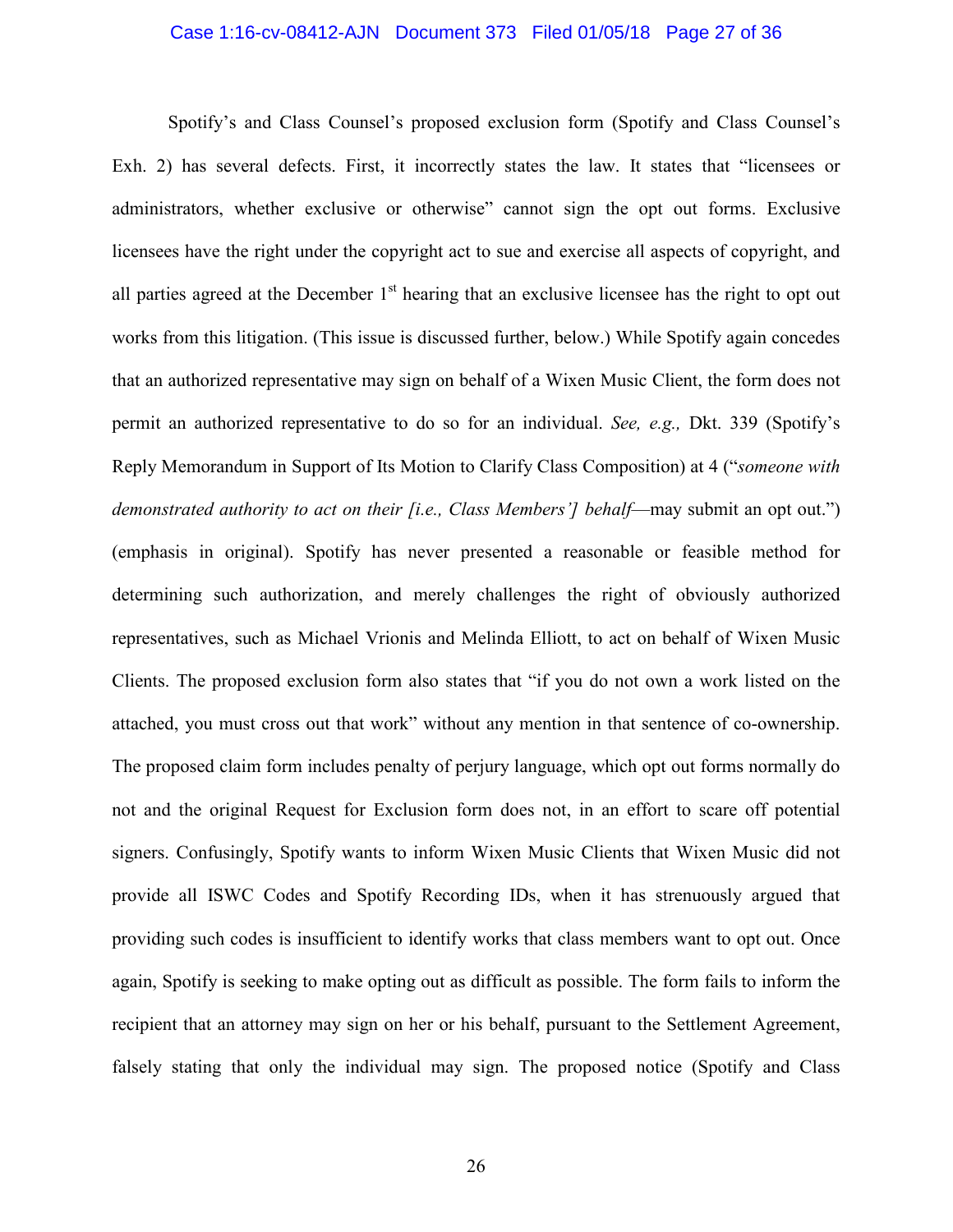### Case 1:16-cv-08412-AJN Document 373 Filed 01/05/18 Page 28 of 36

Counsel's Exhibit 1) also contains misleading language designed to discourage opt outs, by stating that class members will "get no benefits" from opting out, as if opting out would be fruitless and pointless, while touting the \$43.45 million settlement. Like Spotify's overall proposal, the proposed claim form and notice are obvious attempts to keep Wixen Music Clients in this settlement, regardless of their actual wishes.

Lastly, using the Settlement Administrator to send notices will cause undue delay. <sup>[8](#page-27-0)</sup> The Settlement Agreement was preliminarily approved on June 29, 2017. However, the notices were not mailed out until 35 days later, on August 3, 2017. *See* Dkt. 287 (Supp. Cirami Decl.) ¶¶ 2, 7. To put this task in the Settlement Administrator's hands once again, and to take 35 days – or a similar length of time – simply to send the notices again to Wixen Music, who would then need to forward the notices to their Clients, constitutes undue delay. Under Spotify's proposal, Wixen Music would even be barred from sending copies of the notices by fax, email, or FedEx, even in instances where Wixen Music knows the Client has requested such method of communication, or such method is more likely to actually reach the Client. *See* Wixen Decl. ¶ 5. Wixen Music is better positioned than the Settlement Administrator to efficiently and effectively administer notices and resolve the Court's concerns.

In addition to the problems discussed above, Spotify and Class Counsel's proposal seeks to seriously disadvantage and disenfranchise Wixen Music Clients by preventing Wixen Music and Donahue from speaking freely to their clients regarding the second opt-out notices. As noted above, the Settlement Agreement specifically allows for third parties to "assist" Class Members, yet Spotify seeks to deprive Wixen Music Clients of the input of the one party they expressly

 $\overline{a}$ 

<span id="page-27-0"></span><sup>&</sup>lt;sup>8</sup> Spotify and Class Counsel also wrongly presume that the Court has already ruled on the status of those Wixen Music Clients that want to opt out, but did not submit copyright registration numbers. (That is the source of the discrepancy between the 539 Wixen Music Clients in total and the 435 Wixen Music Clients to which Spotify would send a second opt-out notice.)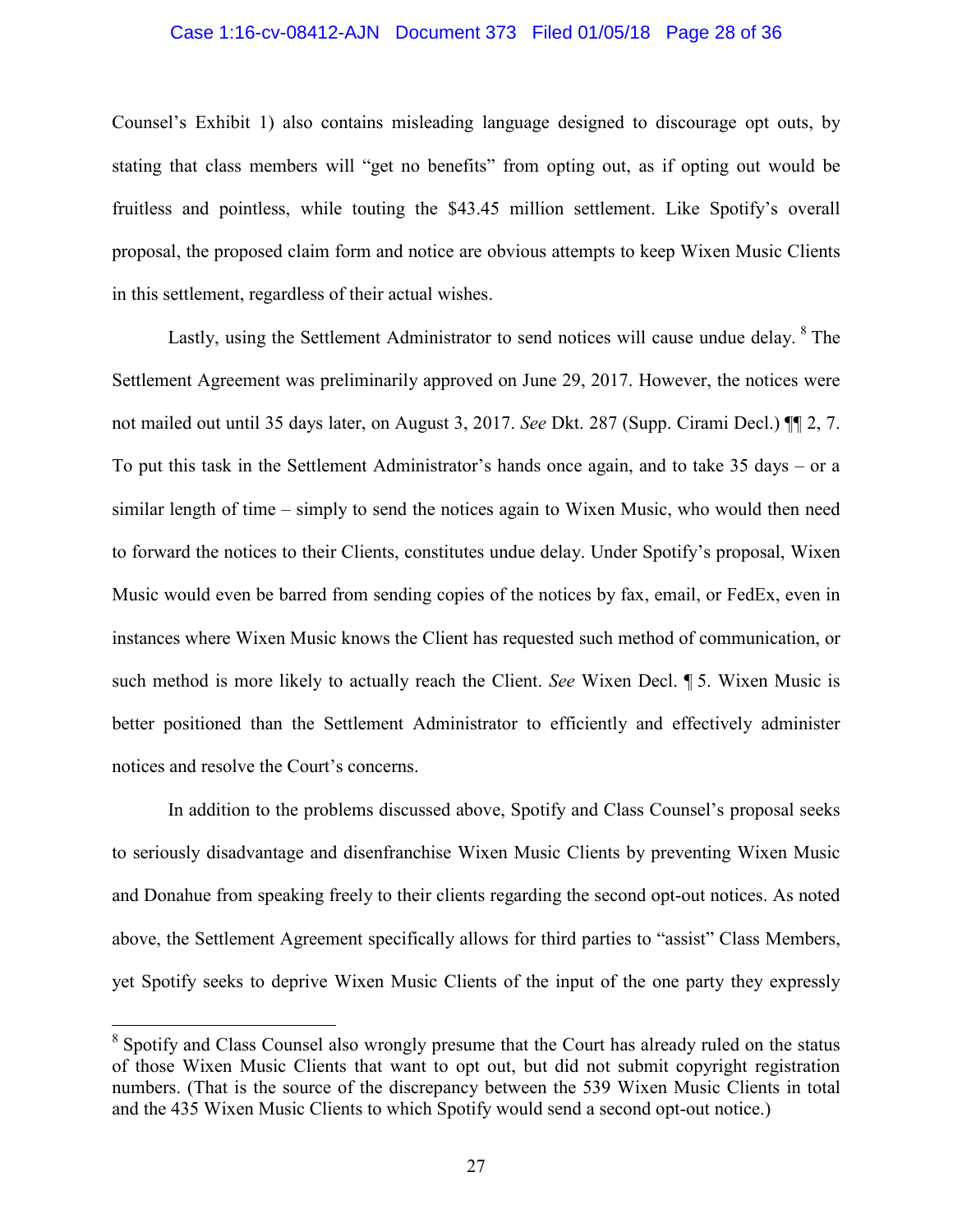### Case 1:16-cv-08412-AJN Document 373 Filed 01/05/18 Page 29 of 36

hired to handle these kinds of matters – their publisher. Similarly, Spotify seeks to prevent Wixen Music Clients from speaking to Donahue, despite Donahue's representation of the Wixen Music Clients in this matter. Spotify's reasoning rests entirely on the second opt-out period created in *Moulton v. U.S. Steel Corp.*, 581 F.3d 344 (6th Cir. 2009). What Spotify, however, fails to see are the fundamental factual differences between the present case and *Moulton*. There, the attorney sought to represent class members *with whom he had no pre-existing or contemporaneous relationship* by sending them *false and misleading* information in his solicitations. *Id*. at 347, 353. The *Moulton* attorney's unethical conduct warranted a severe restriction on further unsolicited contact. The kind of misconduct that occurred in *Moulton* is entirely absent here, and the Court is better guided by the Second Circuit's instruction in *Plummer*, 668 F.2d at 657 n. 2, that "Any reasonable indication of a desire to opt out should suffice." As has been extensively briefed, Wixen Music has a preexisting role as the Clients' publisher – a contractual relationship wherein Wixen Music is expected to handle music publishing matters for its clients. *See, e.g.,* Dkt. 319 (Wixen Music's Opposition to the Motion to Clarify Class Composition) at 7-11. Similarly, Donahue has never sent false or misleading information to any Wixen Music Client, and is ethically obligated to represent each Wixen Music Client as her, his or its attorney until the attorney-client relationship is terminated. There is no basis arbitrarily to exclude Wixen Music or Donahue from the group of counselors and consultants that a songwriter may seek assistance from, except perhaps, from Spotify's standpoint, the fact that Wixen Music, having been charged by its Clients with responsibility for handling their publishing rights, is the most knowledgeable about the value of those rights, and therefore best equipped to provide advice on whether the Client is receiving appropriate value in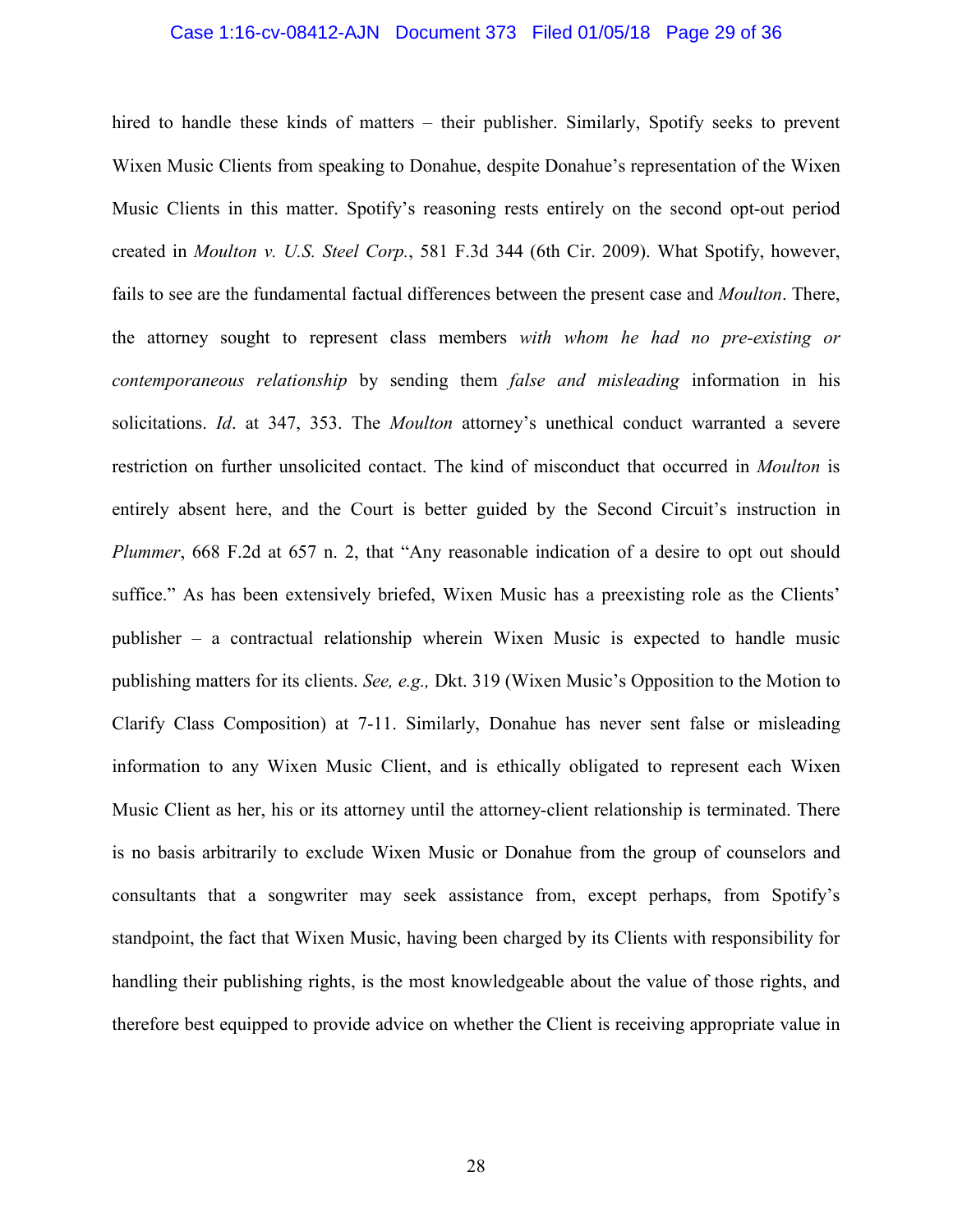### Case 1:16-cv-08412-AJN Document 373 Filed 01/05/18 Page 30 of 36

the proposed settlement in exchange for giving up her rights.<sup>[9](#page-29-0)</sup>

Spotify's proposal also ignores one of the key issues that the Court raised: Whether Wixen Music has the authority to submit opt-out notices. The supplemental opt out procedure should allow Wixen Music Clients to recognize said authority. A Wixen Music Client should be able to opt out by affirmatively consenting to Wixen Music's authority to handle the opt out on her, his or its behalf. Similarly, affirmative consent of Donahue's authority to represent them in this litigation should suffice, since representation by an attorney is specifically permitted by the Settlement Agreement.

In addition to ignoring the issue of authority in their proposed notices, Spotify once again confuses beneficial ownership (i.e., an exclusive license) and actual ownership under the Copyright Act. *See, e.g., Cortner v. Israel*, 732 F.2d 267, 270–71 (2d Cir. 1984) (an exclusive licensee is a "beneficial owner"); *Davis v. Blige*, 505 F.3d 90 (2d Cir. 2007). As Donahue has argued extensively in briefs and at the December  $1<sup>st</sup>$  hearing, Wixen Music is the exclusive licensee of the Wixen Music Clients. The language of Wixen Music's Exclusive Administration Agreement is clear (and has been briefed at length (*see, e.g.¸*Dkt. 319 (Wixen Music's Opposition to Motion for Class Clarification) at 11-14)). Spotify's allegation that *no license at all* is granted to Wixen flies in the face of the plain language of the Exclusive Administration Agreements and contract and copyright law. Indeed, the Central District of California case

 $\overline{a}$ 

<span id="page-29-0"></span> $9$ <sup>9</sup> The Music Modernization Act, H.R. 4706, was introduced on or about December 21, 2017. It would severely limit Wixen Music and Wixen Music Clients' remedies against Spotify, should they file suit on or after January 1, 2018. Because of this, Wixen Music scrambled to file a copyright infringement suit against Spotify on December 29, 2017, in the Central District of California, as the exclusive licensee for approximately 10,000 works, including the works at issue in this litigation. Donahue is representing Wixen Music in that litigation. Obviously, Wixen Music and Donahue need to speak with Wixen Music Clients about the Central District of California litigation and how it intersects with this litigation, including that works not opted out of this litigation will likely be subject to the release of claims in the Settlement Agreement.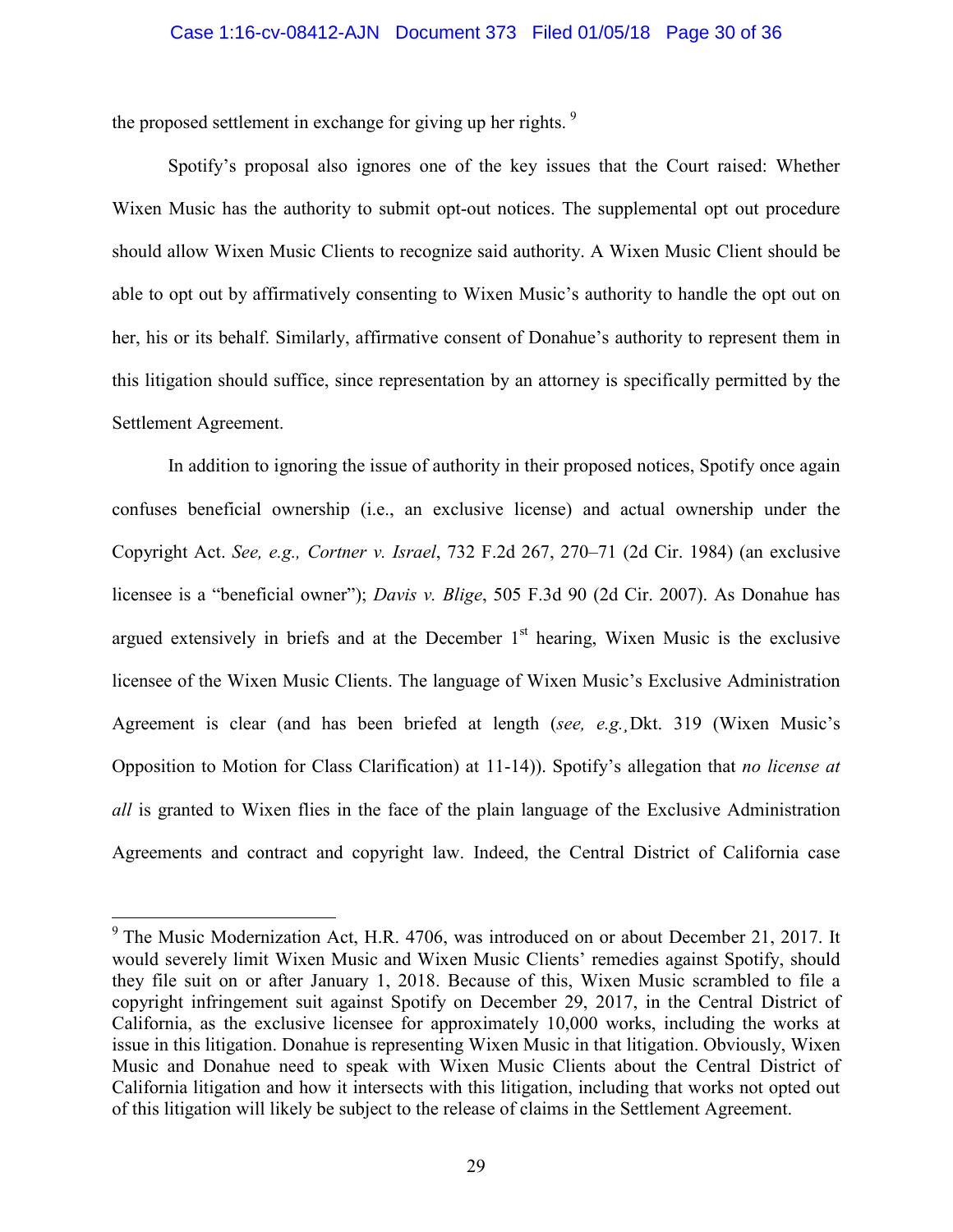### Case 1:16-cv-08412-AJN Document 373 Filed 01/05/18 Page 31 of 36

against Spotify rests on the standing of Wixen Music as the exclusive licensee for the works in question. Spotify similarly misstates copyright law when it argues that Bluewater's agreement is substantively different than Wixen Music's exclusive administration agreement. The language in the Bluewater agreement granting the right to litigate *is legally meaningless*. In *DRK Photo v. McGraw-Hill Glob. Educ. Holdings, LLC*, 870 F.3d 978, 981 (9th Cir. 2017), the plaintiff had a contract that included similar language: "The undersigned agrees and fully transfers all right, title and interest in any accrued or later accrued claims, causes of action, choses of action ... or lawsuits, brought to enforce copyrights in the Images, appointing and permitting DRK to prosecute said accrued or later accrued claims, causes of action, choses in action or lawsuits, as if it were the undersigned." This, however, was legally irrelevant. The plaintiff did not actually have an exclusive right to any of the enumerated rights under 17 U.S.C. § 106 and, therefore, lacked standing to sue. *Id*. *See also Righthaven LLC v. Hoehn*, 716 F.3d 1166 (9th Cir. 2013) (an agreement that says it assigns a copyright, without an actual transfer of any of the rights, is not an assignment, and does not grant standing). $10$ 

Wixen Music also requests that the Court confirm that discovery is stayed in all respects, unless otherwise ordered by the Court. We do not believe the expense and burden of further depositions and written discovery in this matter is warranted.

Wixen Music has repeatedly offered reasonable solutions to Spotify's aggressive attacks on its contractual authority and its Clients' ability to opt out. For example, Wixen Music offered to present privileged communications from Clients *in camera*, showing their obvious affirmative consent to opting out. Wixen again makes this offer to the Court, should it want to evaluate the

 $\overline{a}$ 

<span id="page-30-0"></span> $10$  The Wixen Music Clients maintain that Wixen Music is an exclusive licensee with the right to opt out all of the works in its catalog from this class action, and do not hereby waive this argument.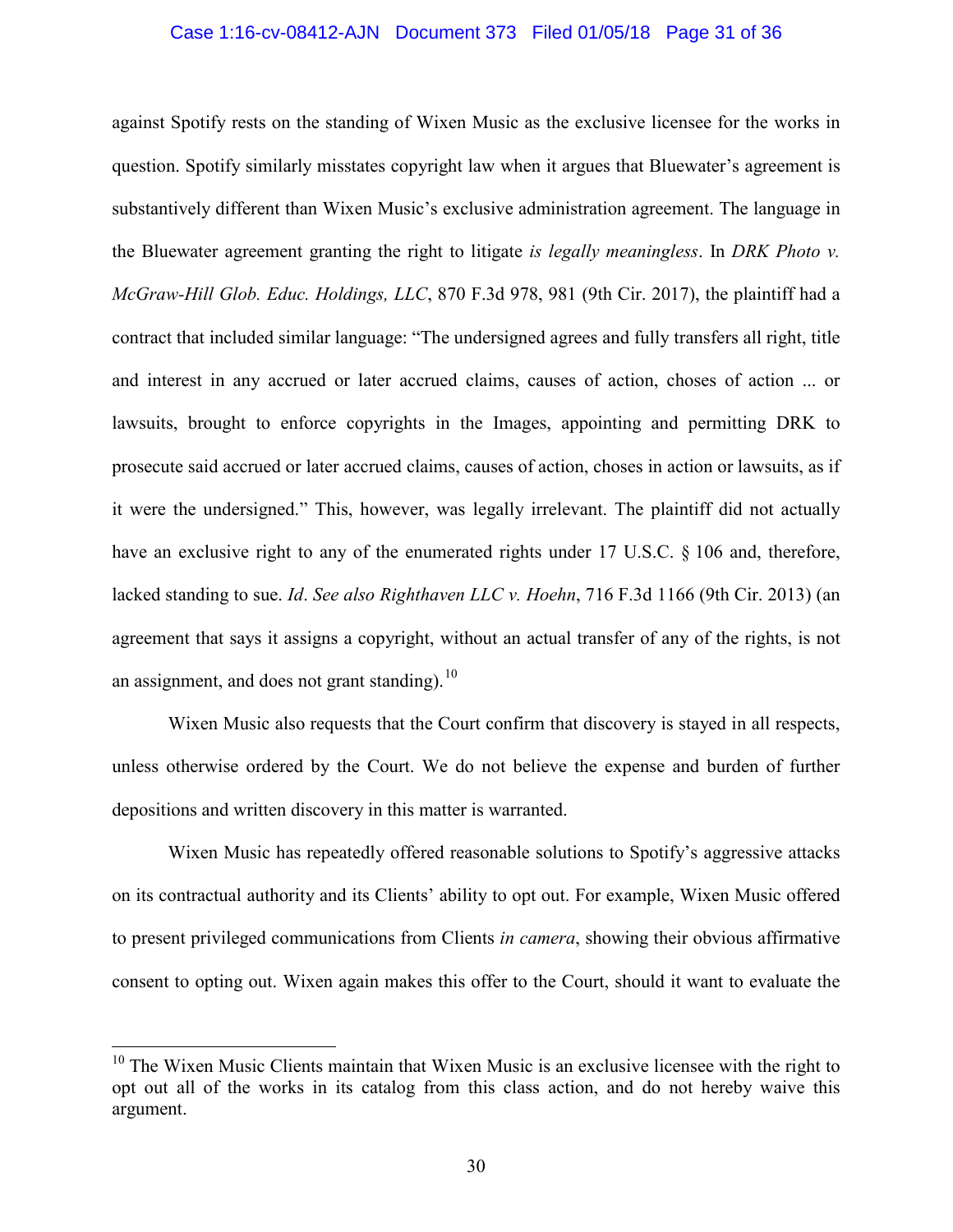### Case 1:16-cv-08412-AJN Document 373 Filed 01/05/18 Page 32 of 36

many affirmative consents already received by Wixen. Unfortunately, Spotify has rejected every reasonable approach. Wixen Music's proposal for the procedure to govern the second opt-out period addresses the Court's concerns regarding any ambiguity in either Wixen Music's communications or its authority, in a reasonable manner that does not further unduly burden the Wixen Music Clients. Wixen Music and Donahue, on behalf of the Wixen Music Clients, respectfully request that the Court exercise its broad authority to implement this reasonable and fair proposal. *See, e.g., Gulf Oil Co. v. Bernard,* 452 U.S. 89, 100, 101 S.Ct. 2193, 68 L.Ed.2d 693 (1981) ("[A] district court has both the duty and the broad authority to exercise control over a class action and to enter appropriate orders governing the conduct of counsel and parties.").

Wixen Music and Donahue appreciate the Court's concern for the rights of their clients. In that light, we also ask the Court to consider the motivations of the different parties here. Spotify is motivated to keep as many Wixen Music Clients in the Settlement Agreement as possible, regardless of their wishes, to limit its considerable liability for copyright infringement. Class Counsel is motivated to work with Spotify to finalize the Settlement Agreement, and receive payment for their services, as quickly as possible. Spotify and Class Counsel's suggestion that the Court restrict and monitor Wixen Music and Donahue, of all the parties, to protect the interests of Wixen Music Clients is absurd. Wixen Music and Donahue are, in stark contrast to Spotify and Class Counsel, the party and counsel before the Court who have the Wixen Music Clients' best interests in mind. Legally, as discussed at the December  $1<sup>st</sup>$  hearing, Wixen Music Clients would have a claim against Wixen Music and Donahue if they proceeded without authority. Financially, Wixen Music and its Clients are completely aligned, since they would both benefit from the greatest recovery from Spotify. Of course, Spotify, in contrast, gains the most financially by making it difficult for Wixen Music Clients to opt out. Most importantly,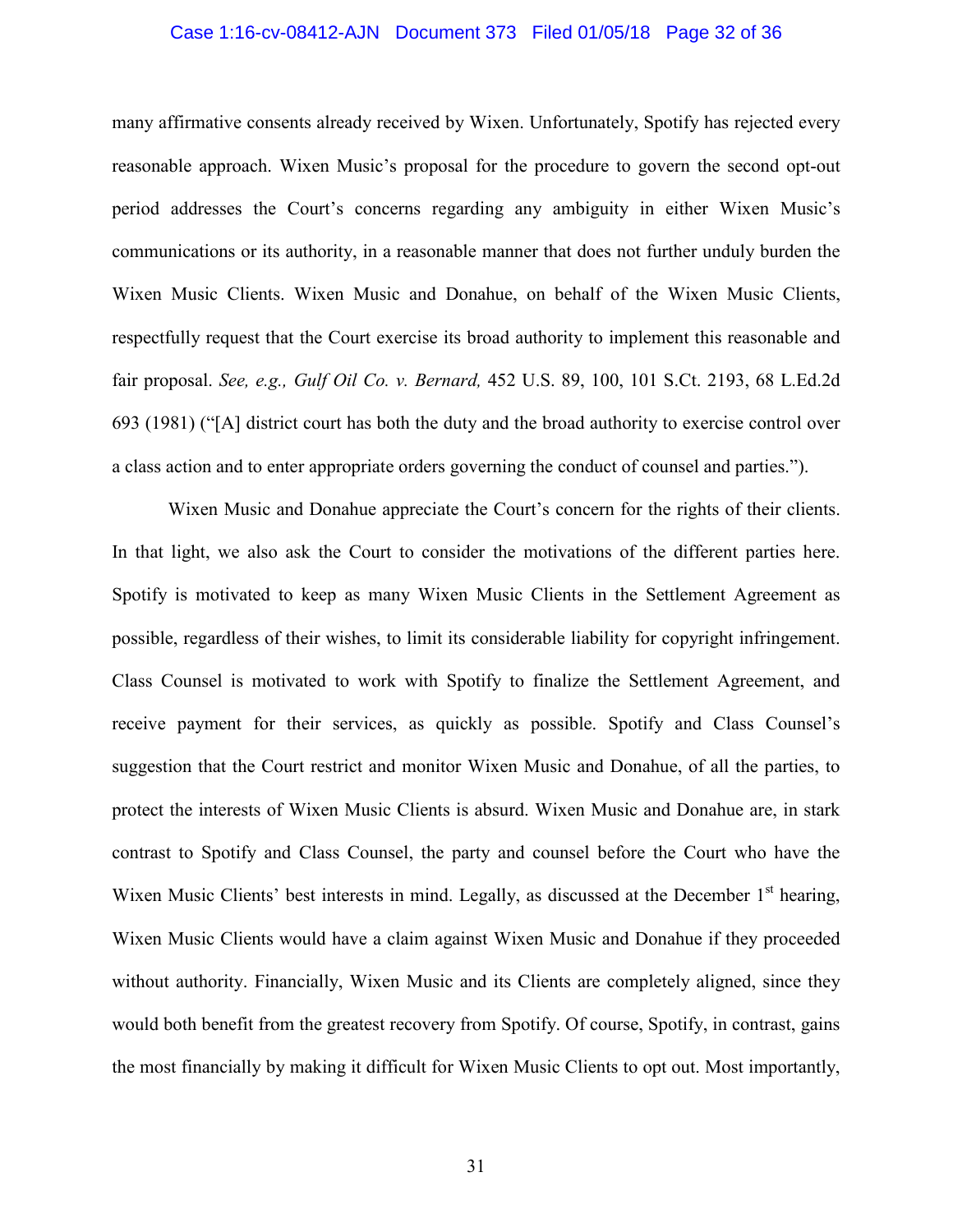### Case 1:16-cv-08412-AJN Document 373 Filed 01/05/18 Page 33 of 36

Wixen Music's business, and Donahue's entertainment practice, is built on, and depends on, the trust of the artists it represents. Wixen Music has represented some of the Wixen Music Clients for decades; to abuse this trust would be both unethical and a terrible business decision. Indeed, over several months of this well-publicized case, *not a single Wixen Music Client has come forward to dispute Donahue or Wixen Music's authority to file opt-outs or otherwise act on her, his or its behalf in this litigation*. The late, great artist Tom Petty, whose publishing Wixen Music has represented since 1983 and whose publishing companies would like to opt out of this settlement, wrote in the foreword to Randall Wixen's book, THE PLAIN AND SIMPLE GUIDE TO MUSIC PUBLISHING, that "Randall Wixen is that rare man of integrity in a business that I'm not gonna call crooked, but I'm not gonna call it anything else."

### **b. The Length of the Second Opt-Out Period**

Wixen Music and its Clients have gone to great lengths and incurred significant expense to opt out of the *Ferrick* settlement. Spotify has uniquely challenged Wixen Music's ability to represent its clients and opt them out. The second opt-out period should not place Wixen Music Clients in a worse position than other Class Members. Therefore, the minimum length of the second opt-out period should be the same seventy-five days granted to all Class Members for the initial opt-out period. In addition, Wixen Music requests an additional thirty days to prepare postcards and other communications to its clients that comply with the Court's requirements for the second opt-out period. Spotify's argument that Wixen Music and Donahue have had more than enough time to notify their clients ignores two crucial facts. First, Wixen Music has already communicated numerous times, over many months, with its clients regarding this lawsuit and is confident it is acting with the authority and consent of its Clients. Second, it would be pointless to send another communication without knowing what the Court specifically requires in this second-opt out period, particularly when Spotify claimed each of the previous declarations of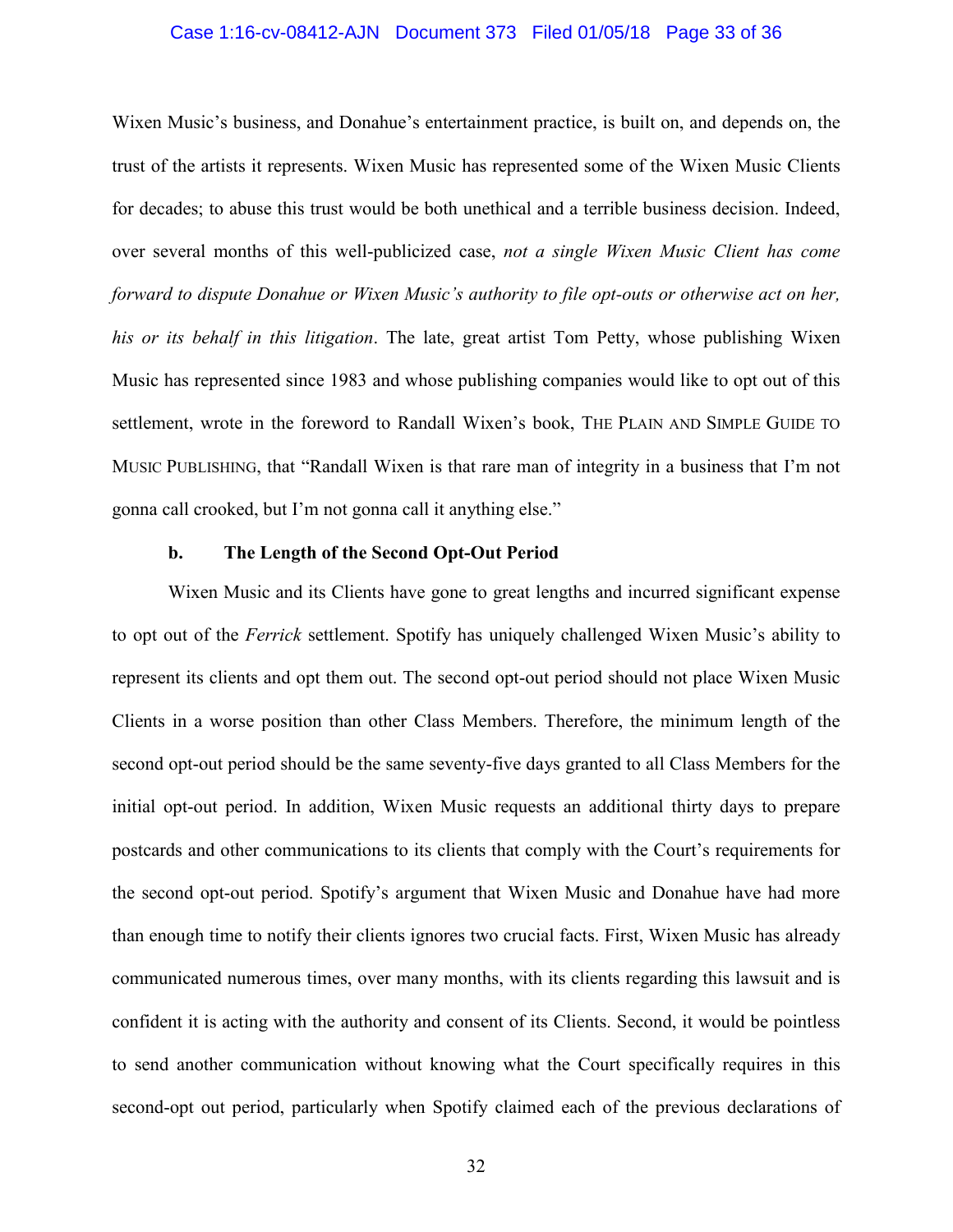### Case 1:16-cv-08412-AJN Document 373 Filed 01/05/18 Page 34 of 36

consent were insufficient. Donahue Fitzgerald and Wixen Music, therefore, respectfully request a

total of 105 days for the second opt-out period.

We thank the Court for its time and consideration.

Dated: January 5, 2018 Respectfully submitted,

By: */s/ Kalpana Srinivasan*  Steven G. Sklaver (*pro hac vice*) Kalpana Srinivasan (*pro hac vice*) Krysta Kauble Pachman (*pro hac vice*) SUSMAN GODFREY L.L.P. 1901 Avenue of the Stars Los Angeles, CA 90067-6029 *ssklaver@susmangodfrey.com ksrinivasan@susmangodfrey.com kpachman@susmangodfrey.com*  T 310-789-3100 F 310-789-3150

Stephen E. Morrissey (*pro hac vice*) SUSMAN GODFREY L.L.P. 1201 Third Avenue, Suite 3800 Seattle, WA 98101 *smorrissey@susmangodfrey.com*  T 206-516-3880 F 206-516-3883

Jacob Buchdahl (JB1902) Geng Chen (GC2733) SUSMAN GODFREY L.L.P. 1301 Avenue of Americas. 32<sup>nd</sup> Fl. New York, New York 10019 *jbuchdahl@susmangodfrey.com gchen@susmangodfrey.com*   $\bar{T}$  212-336-8330 F 212-336-8340

Henry Gradstein (*pro hac vice*) Maryann R. Marzano (*pro hac vice*) GRADSTEIN & MARZANO, P.C. 6310 San Vicente Boulevard, Ste. 510 Los Angeles, CA 90048 *hgradstein@gradstein.com mmarzano@gradstein.com*  T 323-776-3100

### *Interim Co-Lead Class Counsel*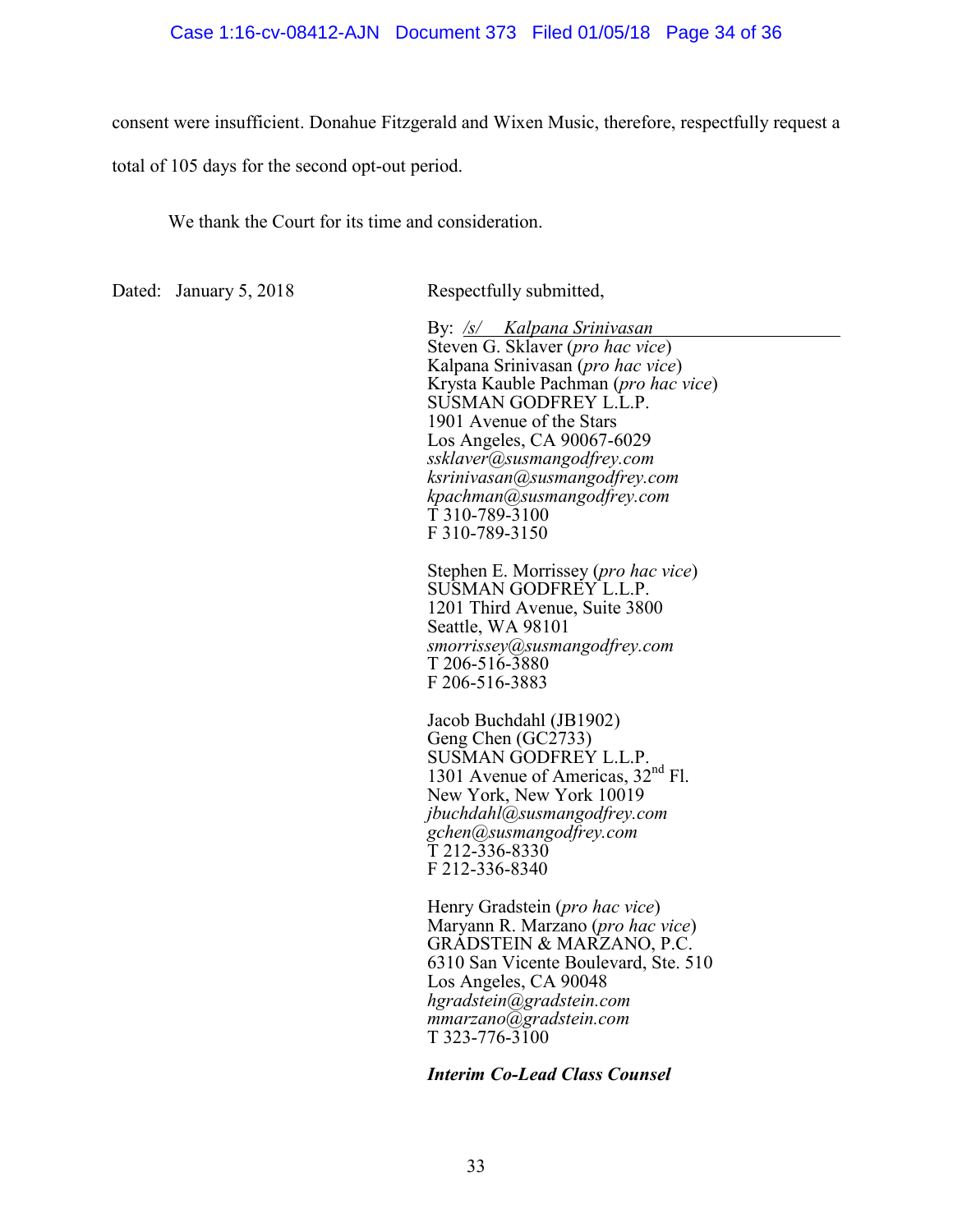By: */s/ Andrew J. Pincus* 

Andrew J. Pincus (*pro hac vice*) Archis A. Parasharami Daniel E. Jones (*pro hac vice*) MAYER BROWN LLP 1999 K Street, N.W. Washington, D.C. 20006 *apincus@mayerbrown.com aparasharami@mayerbrown.com djones@mayerbrown.com*   $\tilde{T}$  202.263.3220 F 202.263.5220

Allison Levine Stillman MAYER BROWN LLP 1221 Avenue of Americas New York, New York 10020 *astillman@mayerbrown.com*  T 212.506.2209 F 212.849.5509

### *Attorneys for Defendant Spotify USA Inc.*

By: */s/ Andrew S. MacKay* Daniel J. Schacht (*pro hac vice*) Andrew S. MacKay (*pro hac vice*) Jonathan McNeil Wong (*pro hac vice*) DONAHUE FITZGERALD LLP 1999 Harrison Street, 25th Floor Oakland, California 94612-3520 *[dschacht@donahue.com](mailto:dschacht@donahue.com) [amackay@donahue.com](mailto:amackay@donahue.com) jmwong@donahue.com*  T 510-451-3300 F 510-451-1527

*Attorneys for Wixen Music and the Wixen Music Clients*